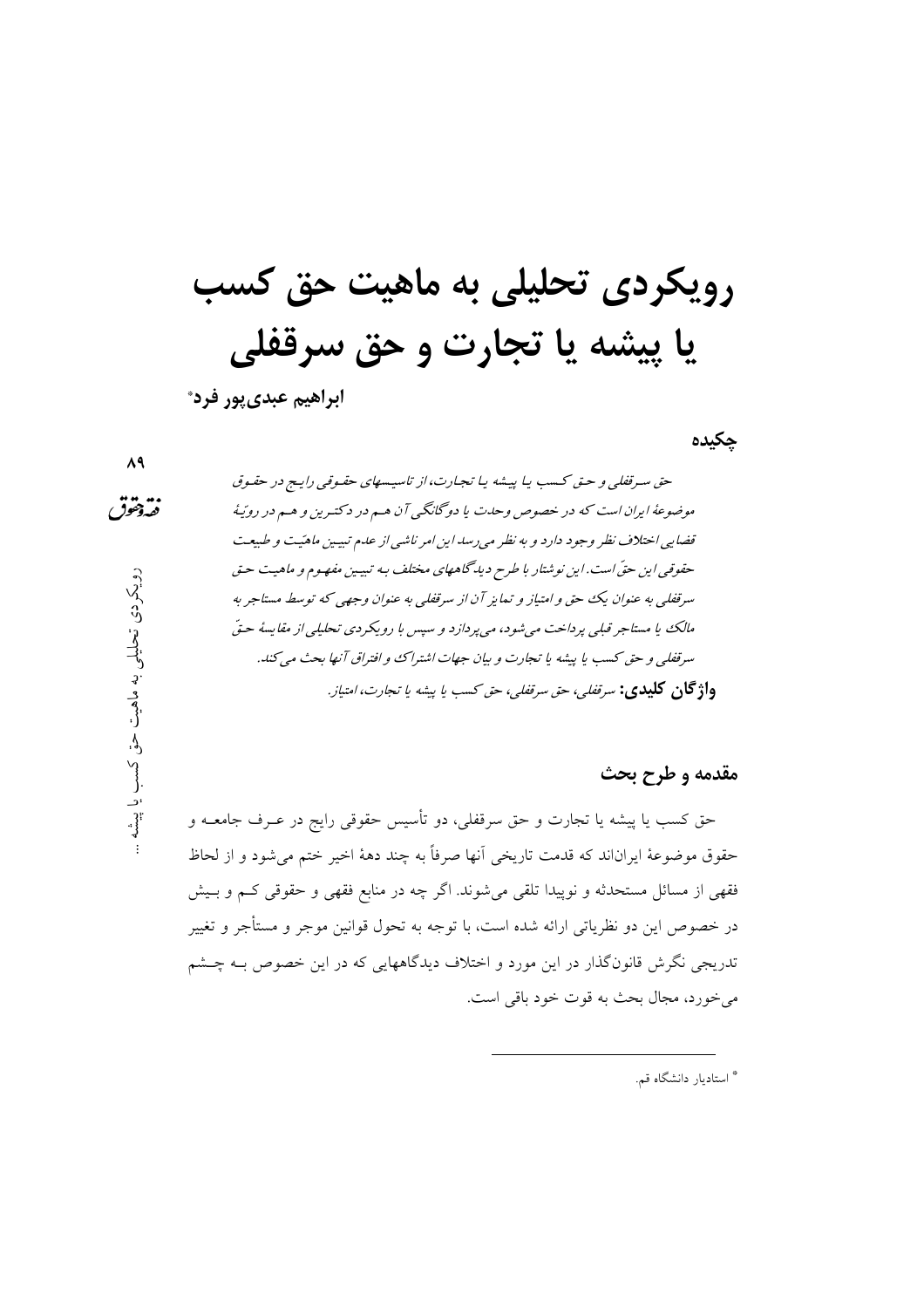در این نوشتار با رویکرد تحلیلی به بررسی ایــن دو تأســیس حقــوقی در حقــوق موضــوعهٔ ایران و مبانی فقهی آن میپردازیم و ضمن بیان وجوه افتراق و اشتراک این دو، در تبیین ماهیت حقوقی این دو حق می کوشیم. در این زمینه، مباحث لازم در چنـد بنـد مطـرح مـیشـود و در معرض سنجش افكار نقادانهٔ اهل نظر قرار میگیرد. امید است این مباحث فتح بابی برای طـرح دیدگاههای اهل فن در این خصوص باشد.

#### الف. تعريف سرقفلي در منابع لغت و فرهنگها  $\ddot{\bullet}$

در مورد سرقفلی تعاریف زیر در منابع لغت ارائه شده است: نقهقوق ۱. چیزی که از کرایهدار سرای حویلی یا دکان بگیرند و آن مـزد گـشودن قفـل اسـت کـه سال دوم / پاییز ۱۳۸۶ داخل کرایه نیست. (اَنندراج، به نقل از دهخدا، ۱۳۷۷: ۱۳٦۰۸) ۲. وجهی که از کرایهدار خانه و دکان علاوه بر کرایه دریافت کنند و آن مزد کـشیدن قفـل است و داخل کرایه نیست. (نفیسی، بی تا: ١٨٨٤) ۳. حق اَب و گل. حقی که مستأجر را پیدا اَید در دکان و یا حمـام و یـا کــاروان،سـرایی و

امثال آن و او آن حق را به مستأجر بعد خود تواند فروخت. (دهخدا، ۱۳۷۷: ۱۳٦۰۸)

٤. حقى كه بازرگان و كاسب به محلى پيدا مـى كنـد بــه جهـت تقـدم در اجـاره، شــهرت، جمع آوري شده و غيره. (معين، ١٣٧٩: ١٨٩٩)

ملاحظـه مـیشـود کــه در فرهنگهـاي أننــدراج و نفيــسي کــه نــسبت بــه منـابع مــذکور دیگر قدیمیترند، به معنای رایج سرقفلی در عرف جامعهٔ سابق ایــران توجــه شــده و ســرقفلم ِ را به وجهی که از مستأجر (کرایهدار) اخـذ مـیشـده معنـا نمـودهانـد. امـا در *فرهنگک دهخـدا* و *فرهنگ فارسی معین*، تحـولات حقـوقی ایــن اصــطلاح مــد نظـر قــرار گرفتــه و از ســرقفلی به معنای یک حق برای مستأجر و مترادف با حق کسب و پیشه یاد شده اسـت. ایــن در حــالی است که مولّف *ترمینولوژی حقوق*، سرقفلی را متمایز از حق کسب و پیــشه دانــسته و تعریــف نموده است.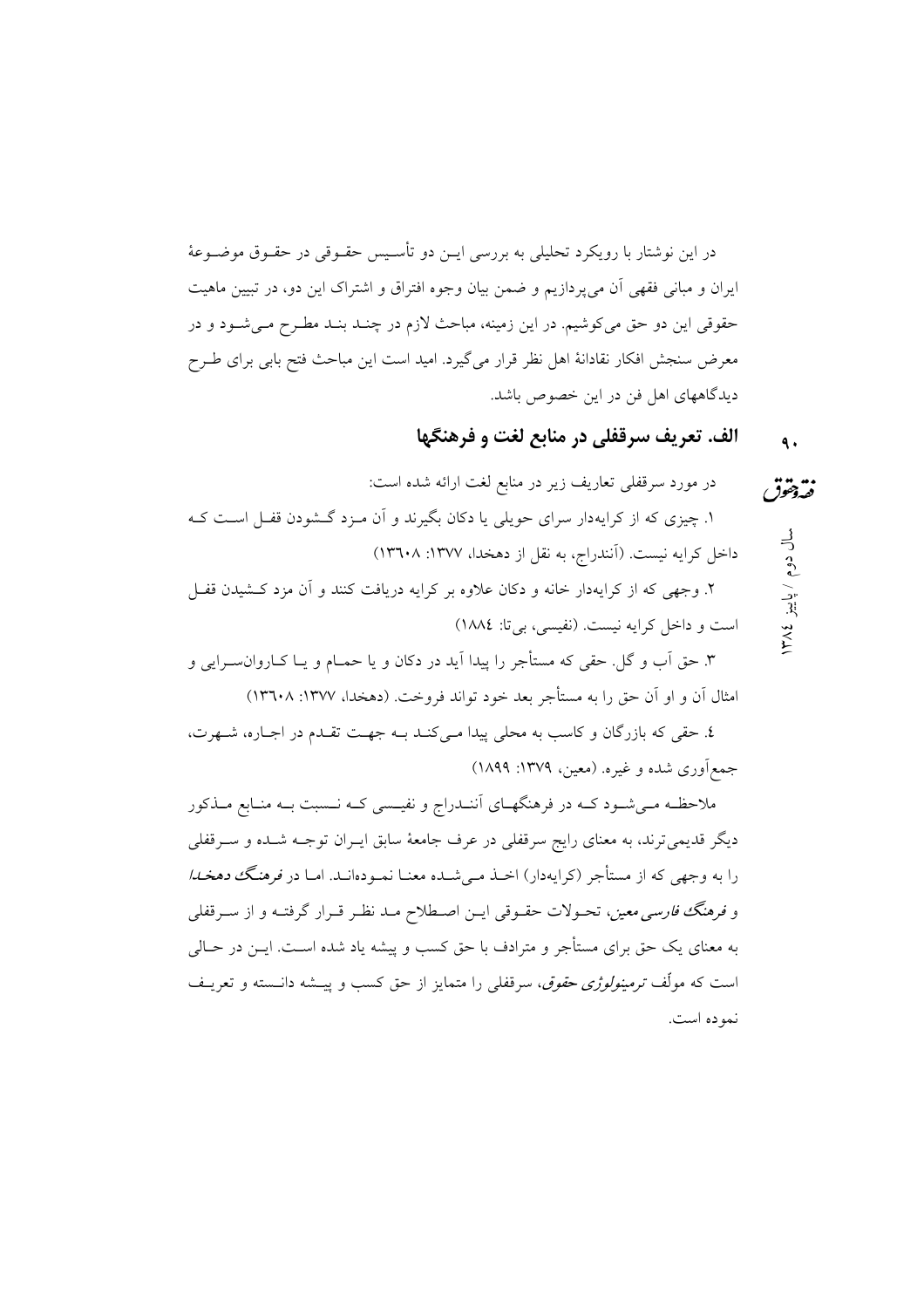# ب. تعریف سرقفلی یا نهادهای مشابه در حقوق خارجی

#### ١. حقوق فرانسه

در حقوق فرانسه، اصطلاحاتی که مفهوماً یا از لحاظ حکمی می تواند مــشابه ســرقفلی و یــا حق کسب و پیشه در حقوق ایران تلقی شود، عبارتاند از:

۱. ۱. Fonds de commerce : مایهٔ تجارتی که در بردارندهٔ مجموع عناصـر مـادی و غیرمـادی سرمايهٔ بازرگان است و شامل موقعيت محل تجـارت، مــشتريان دائــم، اســم تجـاري، علامــت تجاری، نقوش و ترسیمات تجاری، حق اختراع، حق تقدم و تمدید اجارهٔ محل تجارت، مــواد اولیهٔ صنعتی و اثاثیهٔ تجاری و کالاهای تجاری است. بـدین ترتیـب، حـق تقـدم در اجـاره و سرقفلی یکی از اجزای مایهٔ تجارتی است. (ستوده تهرانی، ١٣٧٤: ٧٨؛ کاتبی، ١٣٦٣: ١٧٣)

١. ٢. Droit au bail : حق السكنى و حق امتياز در اجارة محل تجارت و خريد و فروش كـه جزئي از ماية تجارتي (Fonds de commerce) است و به موجب اين حق، موجر نمي تواند اجارة محل یک تجارتخانه یا مغازه را به دیگری واگذار کند و امتیاز سکونت بـا صـاحب مغــازه یــا تجار تخانه است. (كاتبي، همان: ١٣٣)

۱. ۳. Proprie'te' commerciale که بعضاً Pas de porte هم گفته می شود و حقی است کـه بــه موجب مقررات موضوعه، براي تاجر در مورد محل تجارت به وجود مي أيد و او بر اساس أن، حق تقدم در اجارهٔ و ادامه تجارت در محل کار خود را دارد. (ستوده تهرانی، همان: ٢٨٤)

#### ٢. كامن لا

در نظام کامنلا شاید بتوان تأسیس اقتصادی ــ حقوقی Good will را با سرقفلی مقایسه کرد. ۲. ۱. در تعریف Good will گفته شده است که مال و دارایـبی غیــر مــادی (Intangible asset) است و به معنای هر امتیاز یا امتیاز ثبتی است که به وسیلهٔ مالک یک فعالیت تجاری در تــداوم تجارتش به دست می آید؛ خواه مرتبط با ساختمان و محلی باشــد کــه در آن تجــارت خــود را انجام ميدهد، يا مرتبط با نام و اسمي كه أن تجـارت را مـديريت مـيكنـد، يـا مـرتبط بـا هـر موضوع دیگری که سود و منفعتی از تجارت را به دنبال دارد. (Black, 1983: 354)

۲. ۲. عوض معیّن و قابل حمایتی است که بابت داشتن مــشتریانی کــه از یـک تجــارت پــا برجا و با عملکرد مطلوب حاصل شده، داده می شود. (Ibid)

 $\mathbf{A}$ نقهقوق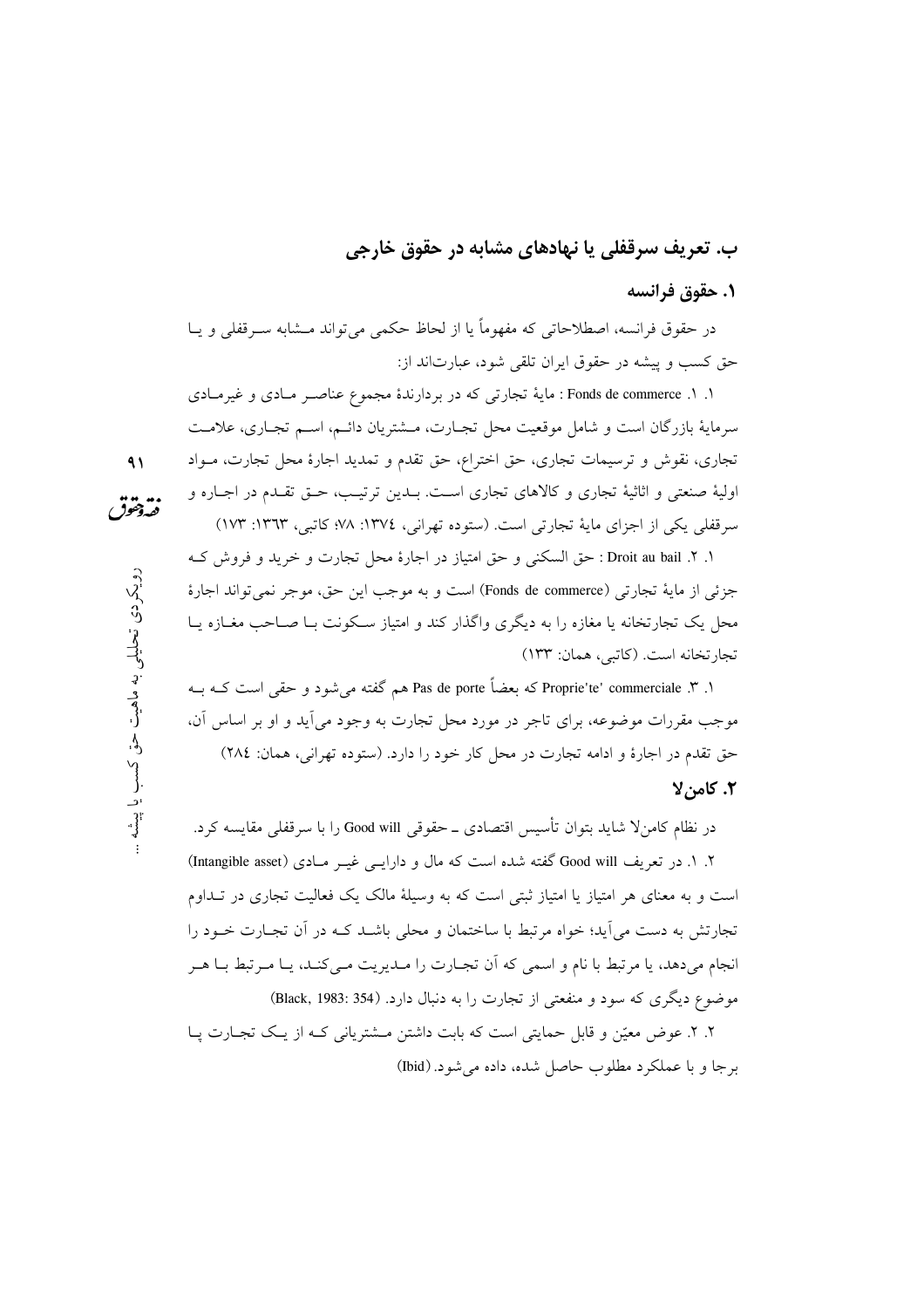۲. ۳. اضافه ارزش یک موسسهٔ تملک شده یا واحد در حـال فعالیـت اسـت کـه مـازاد بـر ارزش رایج بازاری دارایی خالص آن واحد است و به طور غیررسمی بـرای نــشان دادن ارزش روابط خوب با مشتریان، اخلاق نیک کارکنان، نام تجاری خوش آوازه و غیر آن به کار مــی(ود و انتظار میرود منتج به قدرت تحصیل درآمدی بالاتر از معمول گردد. (Ibid)

۲. ٤. توانایی یک تجارت برای تولید درآمدی بیش از نرخ طبیعی دارایـی و سـرمایه اسـت که از مهارت مدیریتی فوق العاده، موقعیت در بازار، تکنولوژی محصول جدیـد و غیـره ناشـی 97 می شود. در خرید یک فعالیت تجاری، Good will بیانگر تفاوت بین ثمن معامله و ارزش دارایی خالص است. (Ibid) فتردمقق

به هر حال، در این نظام، Good will با حق کسب یا پیشه یا تجارت قرابت بیشتری دارد تــا سرقفلي در مفهوم عرفي جامعه، و ضرورتاً متكي به محل كسب و تجارت نيست.

# ج. تعريف سرقفلي در اصطلاح حقوقدانان و فقها

در منابع حقوقی و فقهی تعاریف زیر در مورد سرقفلی ارائه شده است:

۱. «وجهی که مالک در ابتدای اجاره و جدا از مال الاجاره از مــستأجر مــی گیــرد تــا محــل خالی را به او اجاره دهد.» (کشاورز، ١٣٧٤: ١٨) دکتر لنگرودی نیز پولی را که مستأجر اول بـه مالک میٖدهد و یا مستأجر ثانی به مستأجر سابق در موقع انتقال اجاره میٖدهد، سرقفلی نامیــده است. (جعفري لنگرودي، ١٣٦٧: ٣٥٦)

۲. «امتبازی است که به موجب اَن مستأجر متصرف به دلیل حقی که در نتیجهٔ فعالیت خود در جلب مشتری پیدا کرده است، در اجاره کردن محل کسب خویش بر دیگران مقدم شـناخته مي شود.» (كاتوزيان، ١٣٧١: ٥١٧)

۳. «سرقفلی عبارت است از حق اولویتی که مستأجر بر ملک پیدا می کنـد، در مقابــل یــولی که به مالک در اول کار می یردازد و مطابق آن شخص مستأجر که سرقفلی پرداختــه، در اجــاره کردن آن ملک اولی از دیگران است.» (مکارم شیرازی، ۱۳۷۱: ٤٩٩)

٤. «سرقفلي حقى است متعلق به ملک \_مثل حق ريشه \_که مالک مي تواند در عوض مالي آن را به دیگری واگذار کند، به طوری که آن شخص دیگر بتواند ملک را برای خود اجاره کند

سال دوم / پاییز ١٣٨٤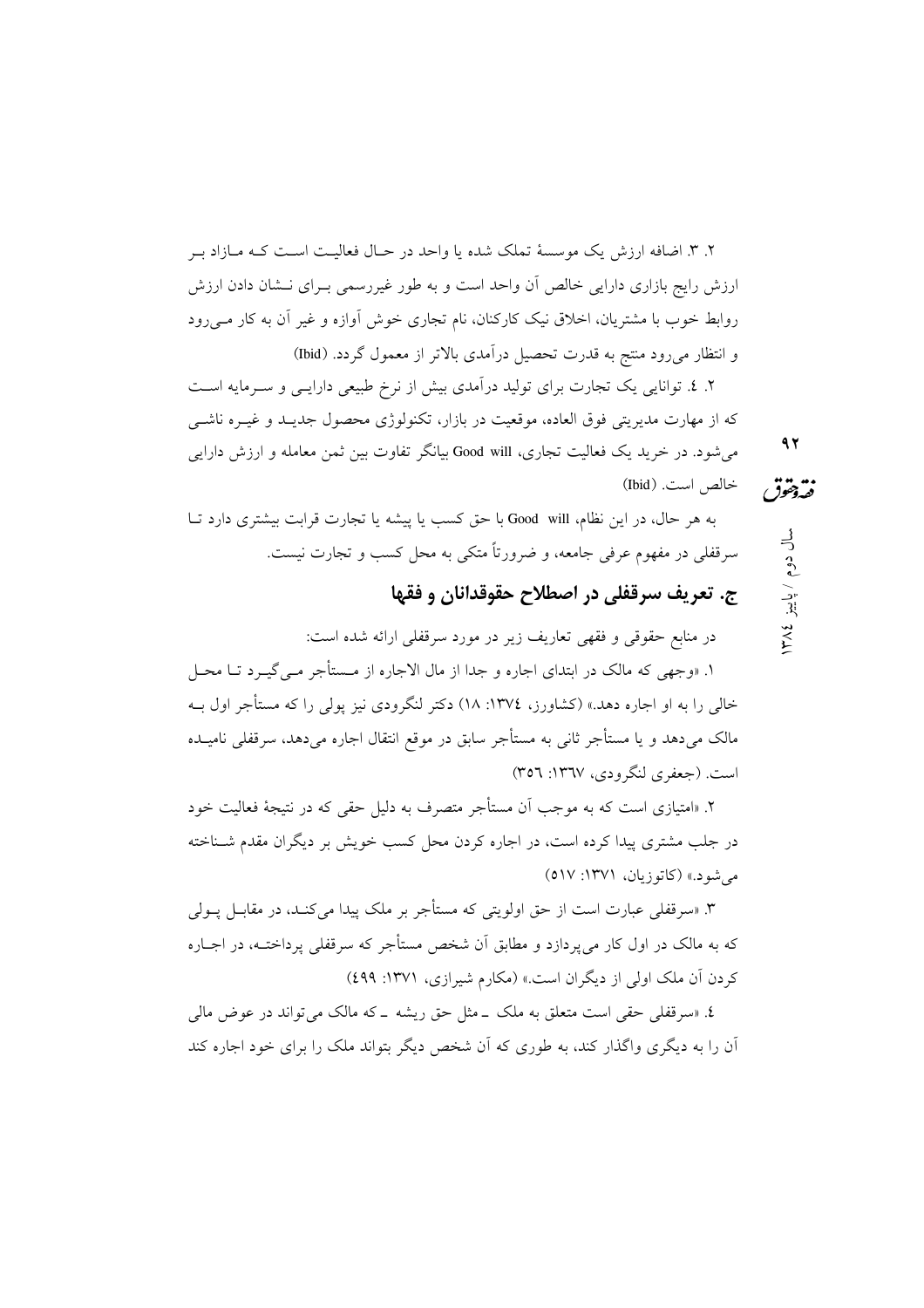یا حق مزبور را در قبال گرفتن مالی به دیگری واگذار کند کــه دیگــری اجــاره نمایــد.» (جــواد تبريزي، گنجينهٔ استفتائات مركز تحقيقات فقهي)

٥. «اگر محلي اجاره داده شود و در اثر فعاليت مستأجر و حسن مديريت او، آن محل مورد توجه و مراجعهٔ مردم قرار گیرد، برای مــستأجر حقــی بــه وجــود مــی]یــد کــه آن را ســرقفلی مي نامند.» (نوري همداني: گنجينهٔ استفتائات مركز تحقيقات فقهي)

٦. «سرقفلي، تعريف فقهي ندارد، ولي در عرف فعلي بازار، مفهوم گرفتن سرقفلي اين است که مستأجر حق داشته باشد هر قدر خواست محل اجاره را در اختیار داشته باشد و از هر کـس خواست یول بگیرد و محل را به او واگذار کند و صاحب محل نه حق اخراج او را داشته باشد نقهقوق و نه مانع واگذاری او شود. فقط گاهی صـاحب ملـک شـرط مـی کنـد کـه در مقابـل موافقـت واگذاری از طرف دوم یا سوم مبلغی یول بگیرد.» (موسوی اردبیلی، گنجینـهٔ اسـتفتائات مرکـز تحقيقات فقهي)

# د. تطور عرفي و قانوني سرقفلي در ايران

در بحث بعدي به تجزيه و تحليل ماهيت سرقفلي و نيز حق كـسب يــا پيــشه يــا تجــارت خواهیم پرداخت. اما برای ورود به آن بحث، نگاه تاریخی به تأسیس سرقفلی و تحول عرفی و قانونی آن در جامعهٔ ایرانی می تواند ثمر بخش باشد.

تا قبل از دهههای اخیر و تأثیر اقتصاد و حقوق جهان خارج بر جامعهٔ ما، منظور از سرقفلی وجه مخصوصی بود که مستأجر علاوه بر کرایه، در ابتدای اجاره به مالک یــا ســرایدار و غیــره میداد و همانگونه که از نام آن پیداست، مزد گشودن قفل و تحویل محل به مستأجر بود. پس از تحولات اجتماعی اقتصادی جامعهٔ ایران، مقتضیات تجاری باعث شـد سـرقفلی در مفهـومی که در کشورهای اروپایی رایج بود و به عنوان حقی که تاجر مستأجر در مـورد محـل تجـارت خود و به دلیل رابطهٔ استیجاری وجمعآوری مشتریان دائم کسب می کند، در جامعهٔ ما نیز رایــج شود. منتها عرف، ضمن شناختن چنین حقی برای مستأجر، به مالکان اماکن تجاری نیز حق داد که در ابتدای اجاره از مستأجر مبلغ قابل توجهی دریافت کنند تا برقــراری چنــان حقــی بــرای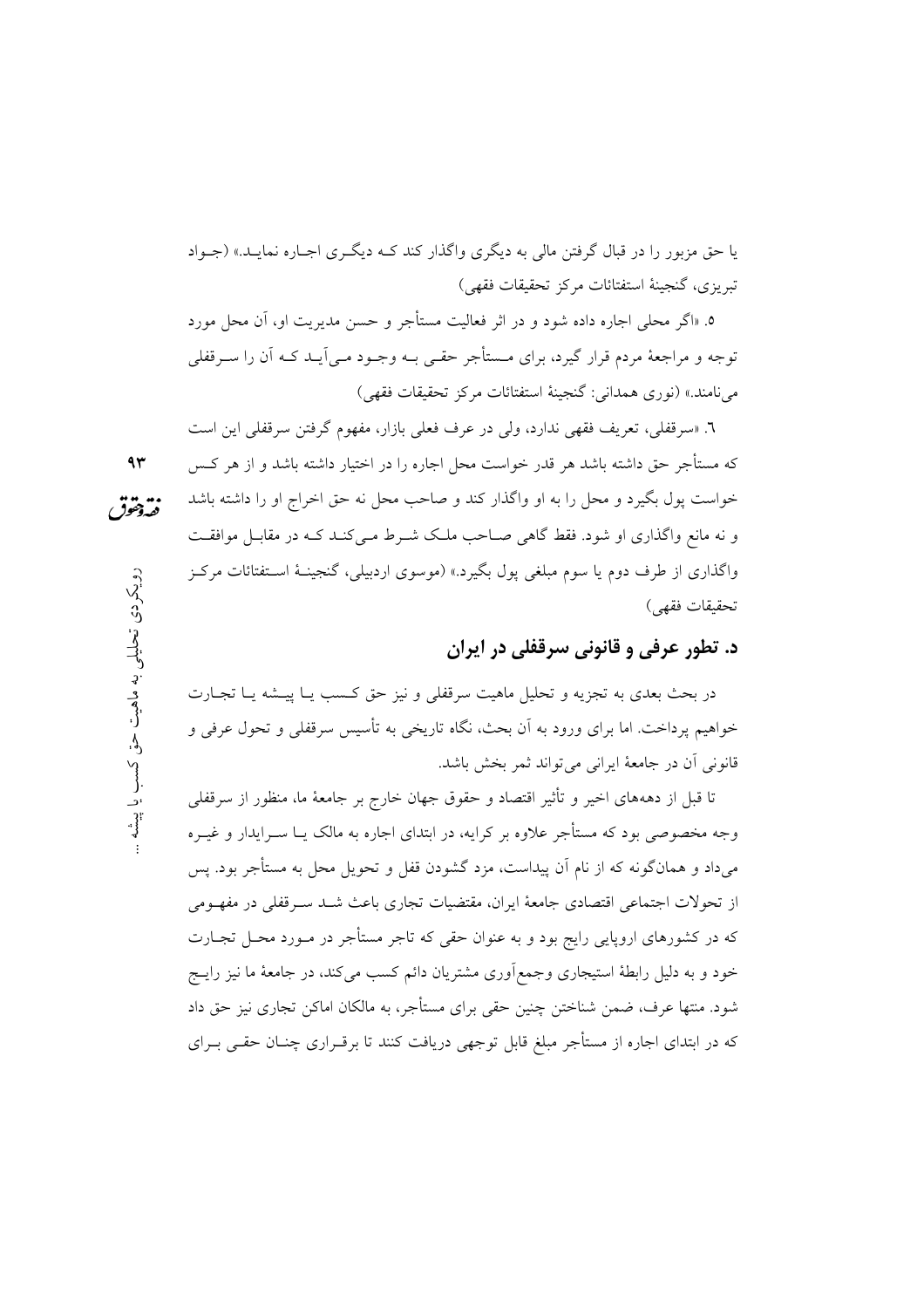مستأجر معوض باشد و محدودیتهایی که برای سلطهٔ مالکانهٔ موجر به وجود می آیـد، پیــشاییش به گونهای جبران شود.

اگر چه رد پای ضعیفی از حق مستأجر اماکن تجاری در مقررات پراکندهٔ قبل از سال ۱۳۲۲ به چشم می خورد، قانونگذار ایران در قانون اختیارات دکتر میلـسیو در مـورد تنزیـل و تثبیـت بهای اجناس، در اردیبهشت ۱۳۲۲ به حق مستأجر محـل کـسب و تجـارت بــه جهـت ســابقهٔ عمل و اعتبار و نام مستأجر اشاره نمود. قـانون روابـط مالـک و مــستأجر مـصوب ١٣٣٩ نيـز، صراحتاً حق کسب و پیشه یا تجارت را به رسمیت شناخت و در قانون روابط موجر و مستأجر مصوب ١٣٥٦ نيز حق كسب يا پيشه يا تجارت مستأجر اماكن تجاري و آثــار و احكــام آن بــه

اما جالب توجه آن است که قانونگذار در ایــن دو قــانون از واژهٔ رایــج ســرقفلی یــا حــق سرقفلی استفاده نکرده و در اولی عبارت حق کسب و پیشه یا تجارت و در دومی عبارت حـق کسب یا پیشه یا تجارت را به کار برده است. شاید دلیل قانونگذار آن بوده که از نظر وی، این حق نه فقط در موارد پرداخت مبلغی به عنوان سرقفلی، بلکه بدون آن نیز برای مستأجر امـاکن کسب و پیشه و تجارت حاصل میشود. در هر حال، رویهٔ محاکم نیز سابقاً بر ایــن منــوال بــود كه از لحاظ احكام و آثار، فرقي بين حق سرقفلي و حق كسب يا پيشه يا تجارت قائل نبودنـد؛ اگر چه در قوانین شهرداری و مالیاتی از حق سرقفلی و حـق واگـذاری سـخن بـه میـان آمـده است. در قوانین و مقررات اجاره، برای اولین بار در مادّه واحدهٔ سال ۱۳٦٥ اصطلاح سـرقفلی به کار گرفته شده و در قانون روابط موجر و مستأجر مـصوب ســال ١٣٧٦، صــرفاً از ســرقفلي سخن به میان آمده و اصطلاح حق کسب یا پیشه یا تجارت به کار نرفته است.

يس از انقلاب اسلامي، براساس مباني فقهي در مشروعيت حق كسب يا پيــشه يــا تجــارت تردید به میان آمد.\* اگر چه به موجب مصوبهٔ مورخ ٦٩/١٠/٢٥ مجمع تشخیص مصلحت نظام، حق کسب یا پیشه یا تجارت مذکور در قانون روابط موجر و مستأجر سال ۱۳۵۲ به قوت خود  $94$ 

فتروحقوق

 $\frac{3}{5}$ 

دوم / پاییز

٣٨٤

تفصيل مورد لحاظ قرار گرفت.

<sup>\*</sup> به موجب نظریهٔ مسکلات شورای نگهبان قانون اساسی، حق کسب و پیشه و تجارت در ملک غیر مـذکور در مــادّهٔ ۱۹ قانون روابط موجر و مستأجر عنوان شرعی ندارد و اگر مقصود سرقفلی باشد، باید طبق *تحریر الوسیله ع*مل شود.<br>۱۹ قانون روابط موجر و مستأجر عنوان شرعی ندارد و اگر مقصود سرقفلی باشد، باید طبق *تحریر الوسیله ع*مل شود.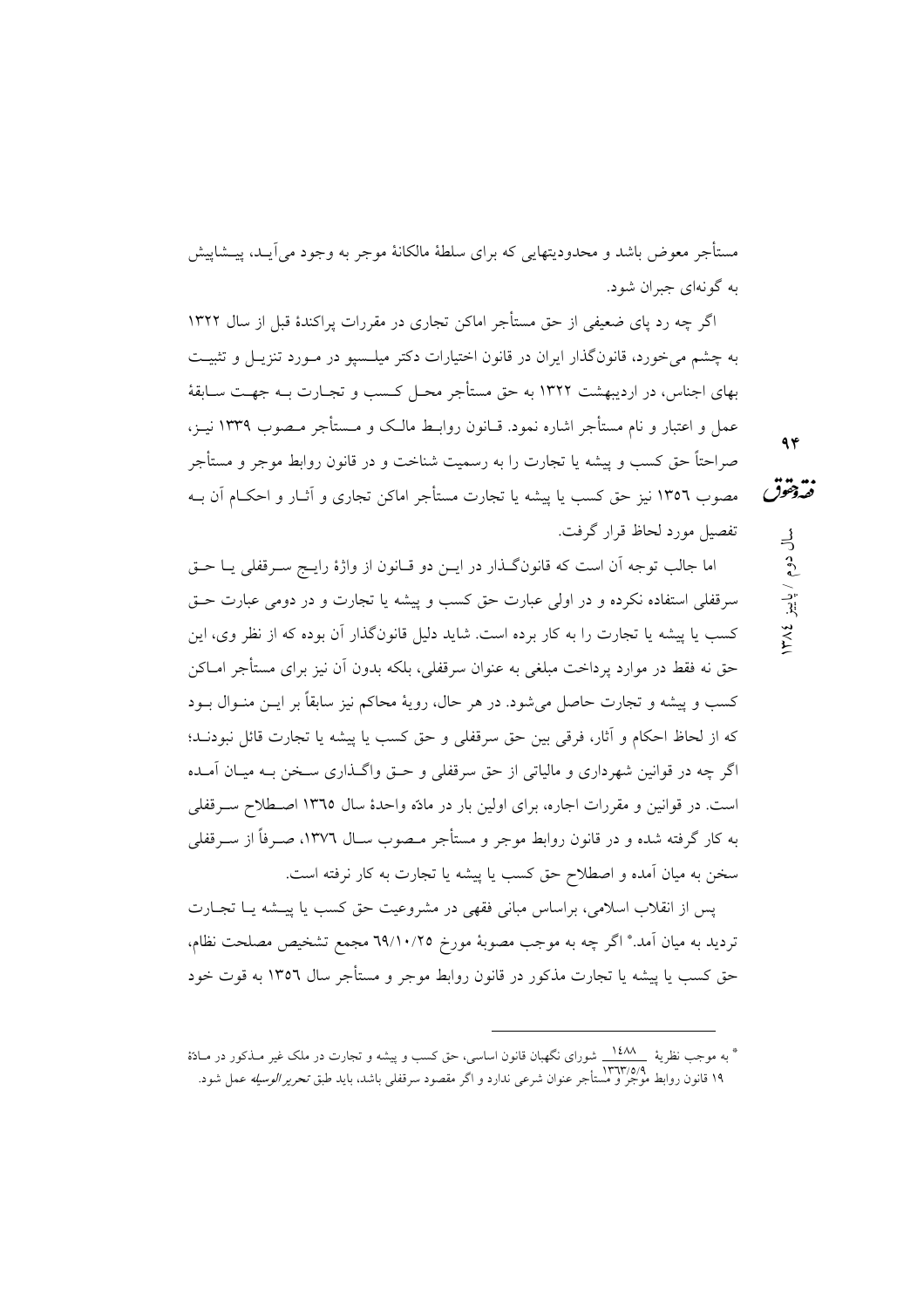باقی ماند، اما با لحاظ دیدگاه فقهی که حق سرقفلی را متمایز از حق کسب یا پیشه یـا تجـارت می،دانست، قانون روابط موجر و مستأجر سال ۷٦، صرفاً از حق سرقفلی که با پرداخت عــوض یا بر مبنای شروط ضمن عقد برای مستأجر حاصل می شود، سخن به میان آورده است.

## هـ . تحليل ماهيت سرقفلي و حق سرقفلي

همان گونه که از بعضی تعاریف فهمیده میشود، برخی از حقوقدانان و فقها از سرقفلی بـه عنوان وجهي كه مالک علاوه بر کرايه از مستأجر مي گيرد يا وجهي کـه مــستأجر اول در قبــال واگذاري حق خود از مستأجر ثاني مي گيرد، تعبير نمودهاند. اين تعريف با اين ايراد روبهروست که وجه مزبور عوض و ما به ازای سرقفلی است و نه خود سرقفلی کـه از آن بـه عنــوان حــق تعبیر می شود. مگر اّنکه گفته شود هر گاه سخن از حق و امتیازی است کــه بــرای مــستأجر در ملک به وجود اّمده، باید عبارت ترکیبی «حق سرقفلی» را بــه کــار ببــریم و هــر گــاه ســخن از عوض قراردادی اَن حق و وجهی است که مستأجر پرداخته است، می توان تعبیــر «ســرقفلی» را به کار برد.

#### ١. تحليل حقوقي سرقفلي

در مورد وجه و مبلغی که در ابتدای اجاره تحت عنوان سرقفلی توسـط مالـک از مــستأجر اخذ می شود، تحلیلهای مختلفی به شرح زیر ارائه شده است:

تحلیل اول آن است که مبلغ مزبور بخشی از اجارهبهاست و در واقع اجارهبها منقسم بــه دو بخش است: بخش نقدی و یکجا که در ابتدا گرفته می شود و بر آن نام سرقفلی نهاده می شود و بخش دیگر که به اقساط و ماهانه از مـستأجر اخــذ مــیشــود. (گلپایگــانی، ١٣٦٤: ٥٨؛ صــافی گلپایگانی، ١٤١٤: ٥٧٣) در صورت صحت این تحلیل، سرقفلی بخشی از اجارهبهاسـت کــه در مقابل مالکیت منافع در مدت قرارداد اجاره قرار می گیرد و مستأجر حقی بیش از مالکیت منافع عین مستأجره در مدت زمان قرارداد به دست نمی آورد. مستأجر در پایان مدت نیز در صـورت عدم توافق با مالک و عدم تجدید اجاره، باید ملک را تخلیــه نمایــد، بــدون آنکــه حــق مطالبــه چیزی را داشته باشد، زیرا آنچه تحت عنـوان سـرقفلی پرداختـه، بخـشی از اجـاره بـوده و در مالکیت مالک عین قرار گرفته است. البته اگر در قرارداد، اجاره موجر به نفع مستأجر شرط کند

- $90$
- نقهقوق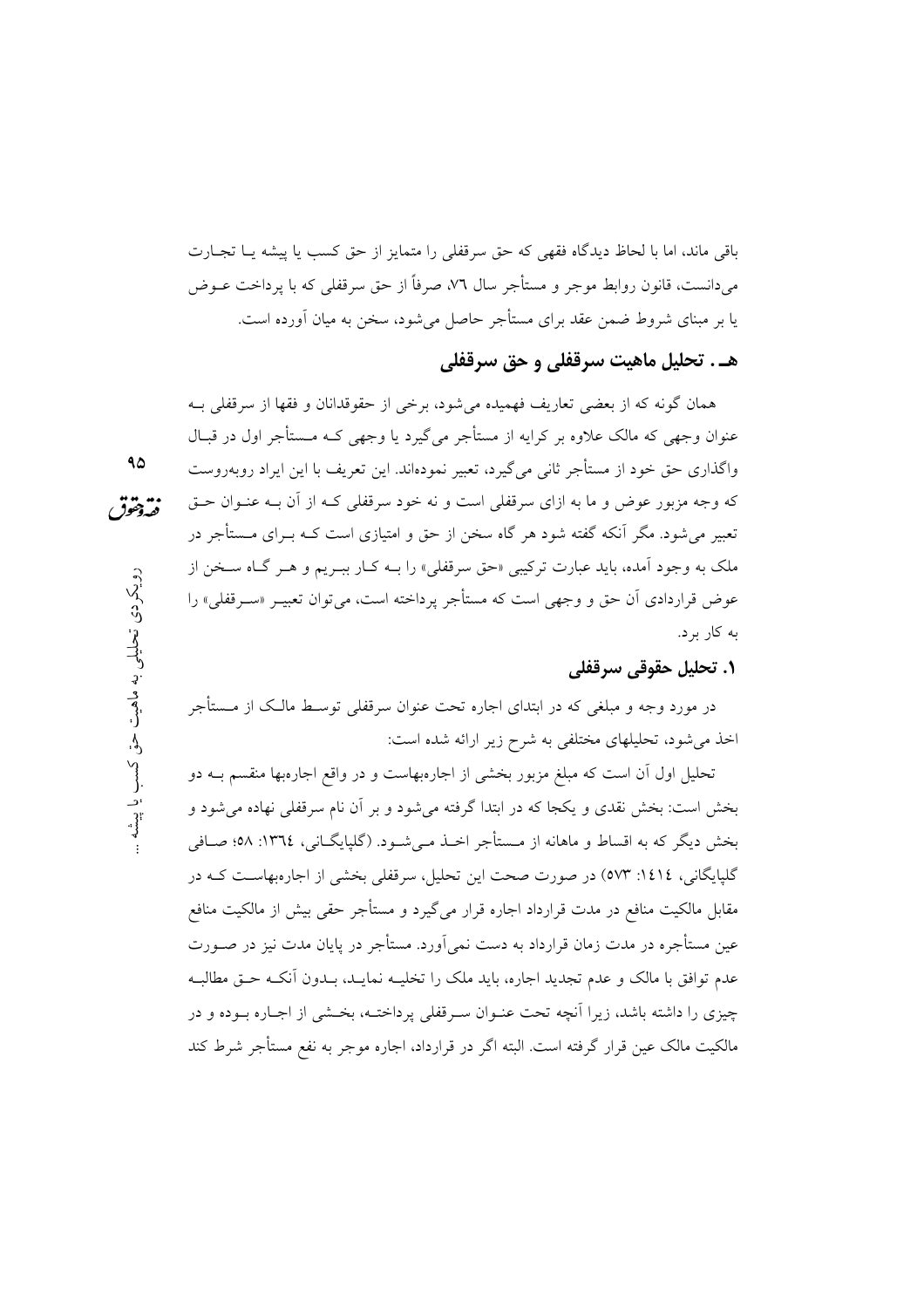که در پایان مدت مجدداً محل را با همان اجارهبها به وی اجاره دهد، (روحانی، ١٤١٤: ٢٣) بــه مقتضای شرط، مستأجر حق تجدید اجاره را دارد و موجر نمی تواند تخلیه ملک را بخواهد، اما مبلغ سرقفلی قابل استرداد نیست. علاوه بر آن، تحلیل مزبور با مفهوم عرفـی سـرقفلی و قـصد مشترک طرفین قرارداد، ناسازگار است و مقررات قانونی، همانند مادّه واحدهٔ مـصوب ٦٥/١/١٥ و مادّة ٦ قانون روابط موجر و مستأجر مصوب ١٣٧٦ به ويژه در تبصرهٔ ٢ آن، دلالت مـي كننــد که سرقفلی بخشی از اجارهبهای قراردادی نیست.

تحلیل دوم آن است که «...نفس اقدام مالک به انعقاد عقد اجـاره، حقـبی اسـت کـه مالیـت فتردمقون عرفی دارد و ممکن است در مقابل آن یولی دریافت شود.» (کشاورز، همان: ۱۰٤) براساس این تحلیل، سرقفلی مبلغی است که مستأجر به مالک می پردازد تا از میان متقاضیان اجارهٔ ملک، او را ترجیح دهد و با او قرار داد اجاره ببندد. در واقع قرارداد اصلی یعنی قرارداد اجباره، تملیک منافع ملک در مدت معلوم در مقابل عوض یعنی اجارهبهای مقرر است و همزمان با انعقاد ایــن قرارداد یا مقدم بر آن، توافق و قرارداد دیگری مـابین طـرفین منعقـد مـیشـود کــه مطـابق آن مستأجر حاضر می شود در مقابل اقدام مالک به انعقاد عقد اجاره مبلغی را به وی بیــردازد. اگــر این تحلیل درست باشد و مبلغ سرقفلی صرفاً در مقابل اقدام مالک و حاضـر شــدن وی بــرای انعقاد قرارداد اجاره در مدت معلوم پرداخت شود و برای مستأجر هیچ حق دیگری جــز منــافع عین مستأجره در مدت اجاره پیش بینی نشود، در پایان مدت قرارداد، مستأجر ملــزم بــه تخلیــهٔ عين مستأجره است، بدون أنكه حق استرداد مبلغ سرقفلي را داشته باشد.

اگر چه یکی از نتایج پرداخت سرقفلی آن است که مالک با مستأجر قــرارداد اجــاره منعقــد می کند و ملک را به وی تحویل میدهد، کلیت تحلیل یاد شده صحیح نیست و با مفهوم عرفی سرقفلی و آثار حقوقی آن مطابقت ندارد و با مقررات مذکور هم سازگاری نمی یابد.

در تحلیل سوم، سرقفلی مبلغی است که مستأجر در ابتدای انعقاد اجـاره بــه مــوجر قــرض میدهد. به عبارت دیگر، موجر در ضـمن عقـد اجـارهٔ ملـک تجـاری در ازای اجـاره بهـا، بـه مستأجر شرط می کند مبلغ معیّنی به او قرض بدهد و تا زمانی که رابطهٔ استیجاری ادامــه داشــته باشد، اَن را مطالبه نکند. علاوه بر اَن موجر در ضمن عقد اجاره بر خودش شرط می نماید ک  $95$ 

 $\stackrel{3}{\neg}$ 

دوم / پاییز

٣٨٤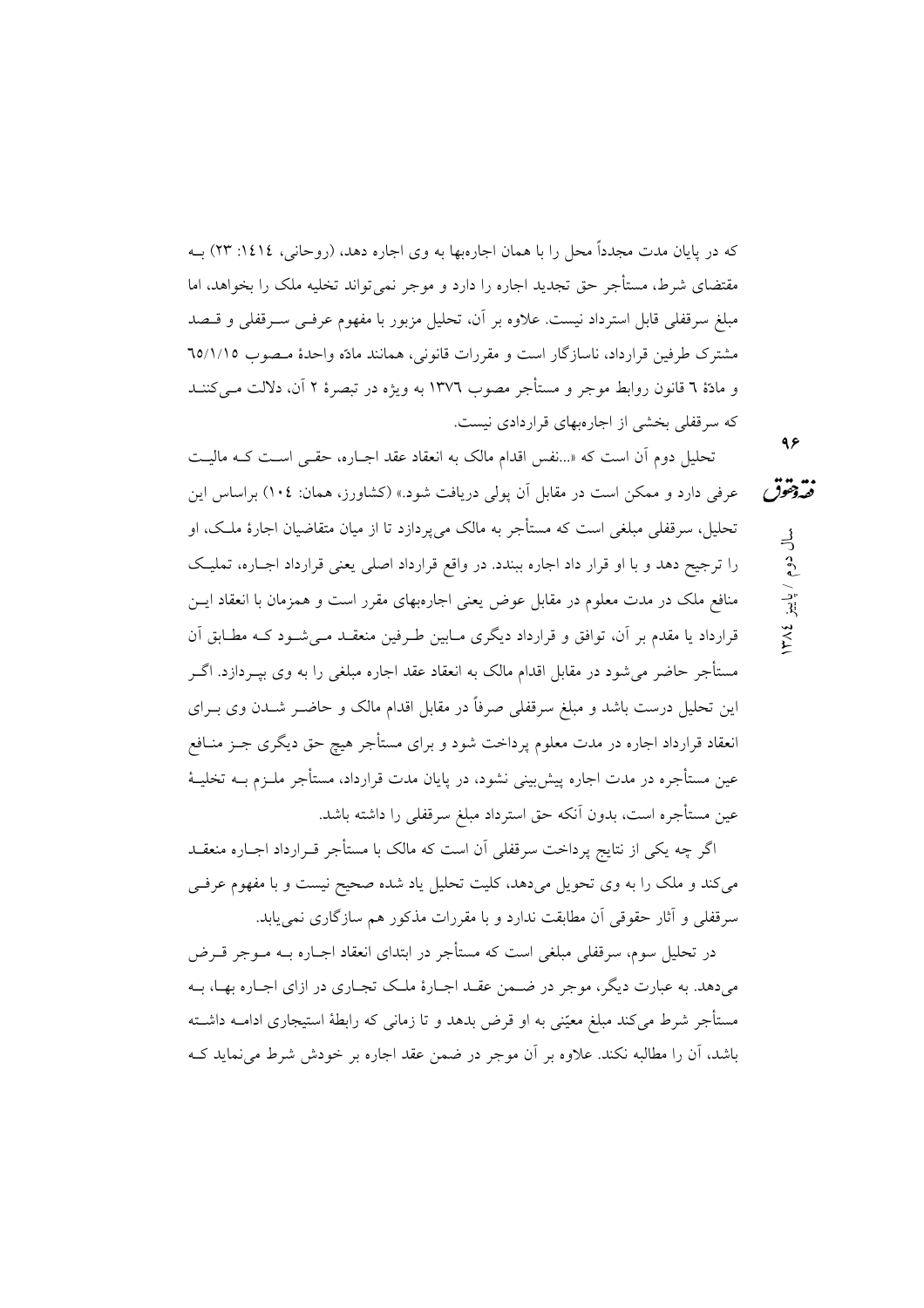در یایان مدت اجاره، تا زمانی که مستأجر بخواهد، اجاره را به همان مبلغ یا اجارهبهای متعارف تمديد كند و مستأجر نيز قبول نمايد. (حلي، بي تا: ١٥٢؛ فاضل لنكراني، ٣: ٧٦)

در فرض پذیرش این تحلیل، سرقفلی مبلغی است که به عنوان قرض بـه مالـک پرداخـت می شود و بر ذمهٔ او باقی می ماند و مالک متعهد است در زمان تخلیه معــادل آن را بــه مــستأجر بيردازد. ليكن تحليل ياد شده نيز با مفهوم عرفي سرقفلي مطابقت نمي نمايد و با تبصرهٔ ٢ مـادّهٔ ٦ قانون روابط موجر و مستأجر سال ٧٦ كه مستأجر را هنگام تخليــه مــستحق دريافــت ارزش سرقفلي به قيمت روز مي داند، منافات دارد؛ مگر آنكه توجيه كنـيم كــه در قــرض، آن گــاه كــه موضوع قرض وجه رايج است، باز يرداخت معادل ارزش اسمى وجه قرض گرفته شـده كـافى نيست و بايد معادل ارزش واقعي أن باز يرداخت شود. اين توجيه هم وافي به مقصود نيـست، زيرا در اين صورت بايد ارزش واقعي همان وجـه اوليـه بـه قيمـت روز محاسـبه و يرداخـت شود، در حالي كه مطابق تبصرهٔ ۲ مادّهٔ ٦ قانون مبار البذكر، قيمت روز حتّى سبرقفلي مبلاک محاسيه است.

تحلیل چهارم ناظر به سرقفلی به عنوان وجهـی اسـت کــه مــستأجر اول از مــستأجر ثــانی دريافت مي كند. اين تحليل خود دو شق را تبيين مي نمايد.

مطابق شق اول، اگر مستأجر اول قبلاً وجهی علاوه بر اجور به مالک نیرداخته باشد، در این حالت مبلغی که مستأجر ثانی به مستأجر اول می یردازد، در مقابل عدم مزاحمت و ممانعت وی در تصرف عین مستأجره توسط مستأجر ثانی است و این امـر بــه چنــد صــورت قابــل تحليــل است: ١. هبه معوضه است؛ بدین گونه که مستأجر ثانی، ضمن هبه و تملیک وجه، بر مــستأجر اول شرط می کند که مزاحم وی در تصرف عین مستأجره نشود. ۲. مبلغ مزبور جُعلی است کـه مستأجر ثانی به مستأجر اول می پردازد و مورد جعاله عــدم اقــدام مــستأجر اول در ممانعــت و مزاحمت برای مستأجر ثانی است. ۳. مبلغ مزبـور را مـستأجر ثـانی بـه مـستأجر اول صـلح و تملیک می کند و برمستأجر اول شرط می کند که مـزاحم تـصرفاتش در عـین مـستأجره نــشود. (حلي، همان: ١٢٢ ـ ١٢٧)

اما اگر مستأجر اول خود در ابتدای اجارهاش وجهی علاوه بر اجور به مالک پرداخته باشد، در این حالت اگر می خواهد معادل همان مبلغ را از مستأجر ثانی بگیرد، حمل بر حواله می شود

 $\mathbf{A}$ 

نقه دهوق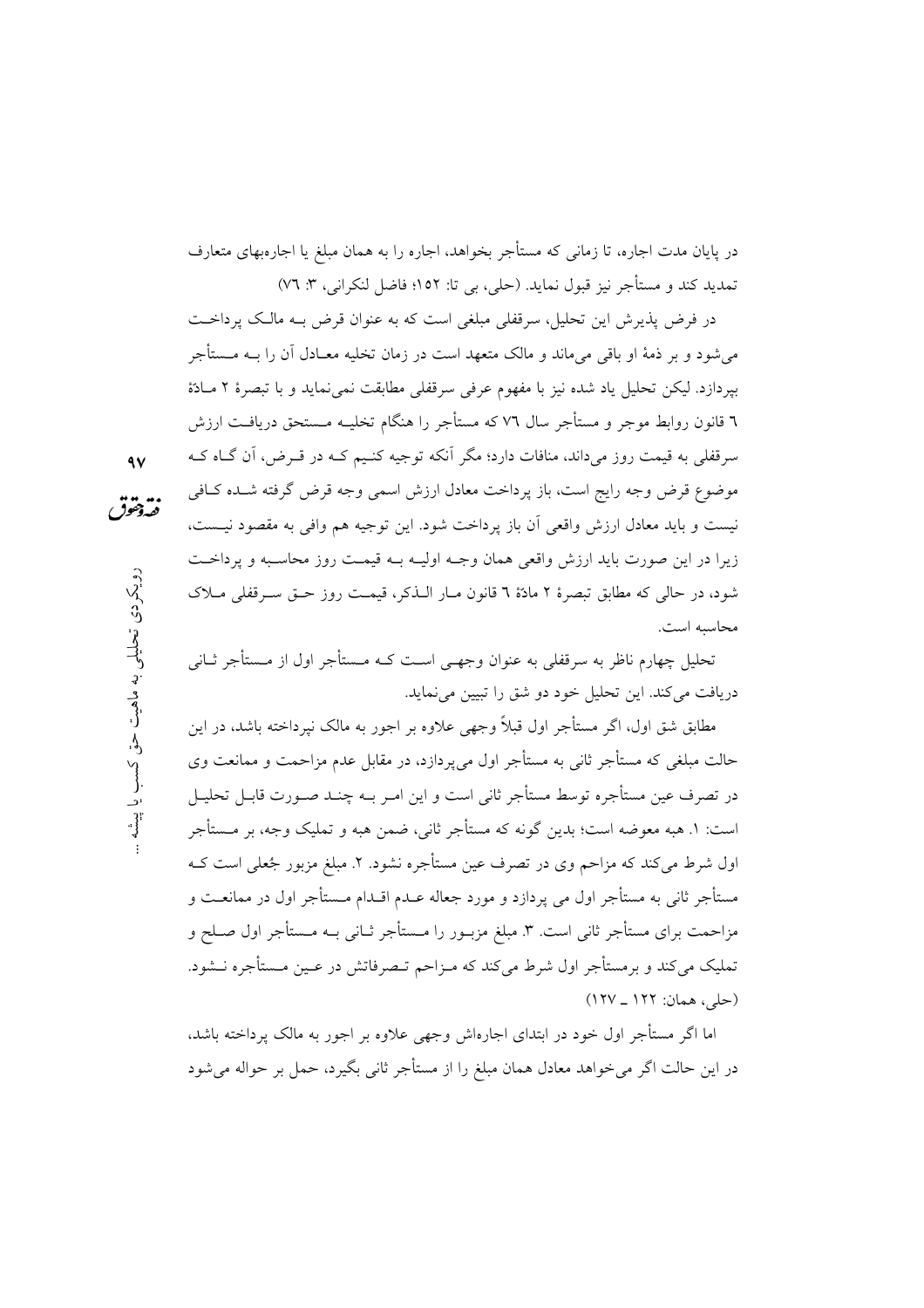که به موجب اَن مستأجر اول مستأجر ثانی را حواله می۵هد که هنگام تخلیه ملک، مبلغ مزبــور را که بر ذمهٔ مالک باقی است، از او مطالبه و دریافت نماید. اگر مبلغ مأخوذ از مستأجر ثانی نیز بیشتر از مبلغ پرداختی مستأجر اول به مالک است، مبلغ مازاد به عنوان هبه، جعاله یا صـلح در ازای عدم مزاحمت مستأجر اول در تصرف عین مستأجره توسط مستأجر ثانی، تلقی مـیشـود. البته از این دیدگاه برای واگذاری عین مستأجره به مستأجر ثانی، رضـایت و موافقـت مالـک و توافق او براي انعقاد قرارداد اجاره نيز لازم است. (همان)

تحلیل چهارم نیز با همهٔ شقوق آن، بر خلاف مفهوم رایج سرقفلی در عــرف فعلــی جامعــه است و با قصد مشترک طرفین مطابقت ندارد. علاوه بر آن بـا مقـررات موضـوعهٔ مـذکور نیـز نقەدققوق چندان سازگاری ندارد. سال دوم / پاییز ١٣٨٤

تحلیل پنجم که منطبق با مفهوم عرفی سرقفلی است، آن است که مبلغ مزبور عوضی است که مستأجر به مالک پرداخت می کند و مالک نیز در مقابل حقی را به مستأجر واگذار می کند که حق سرقفلی نامیده می شود. (دفتر مطالعات و تحقیقـات دیـوان عـالی کـشور، ١٣٧٩: ٣٣٢) در واقع، مابین مالک و مستأجر، علاوه بر قرارداد اجاره یا ضمن آن، توافق و معاوضهٔ دیگری نیـز صورت می گیرد که مطابق آن حق سرقفلی که یک حق مالی است، به عنوان معوض در مقابـل عوض و مبلغی که مستأجر تحت عنوان سرقفلی و به عنوان عوض میپردازد، واگذار میشود.\* نتيجهٔ اين توافق كه در عرف (با مسامحه) از آن به فروش سرقفلی تعبير میشود، تحقــق حقــی برای مستأجر در مورد ملک مورد اجاره است. (مکارم شـیرازی، همـان: ٤٨٨؛ صـانعی، ١٣٧٧، ١١٤٤: ١١٤٤) در صورت واگذاري حق سرقفلي به ديگري، مبلغي که مستأجر اول از مــستأجر بعدی می گیرد نیز عوض واگذاری حق مزبـور اسـت. همچنـین در مـواردی کـه مـستأجر اول مبلغی به عنوان سرقفلی به مالک نپرداخته باشـد، لـیکن براسـاس شــروط ضــمن عقــد اجــاره حقوقی به دست آورده باشد، می تواند در ازای اسقاط آن حقوق مبلغی از مالک دریافت نمایــد و یا در ازای انتقال و واگذاری آن حقوق مبلغی از مستأجر بعدی دریافت نماید کـه گـاه از آن مبلغ به عنوان سرقفلي ياد مي شود.  $4<sub>A</sub>$ 

<sup>\*</sup> واگذاری «حق سرقفلی» در مقابل عوض (سرقفلی) میتواند در قالب عقد صلح، قـرارداد مـادّة ۱۰ و یــا بــه صــورت شرط نتيجه در ضمن عقد اجاره باشد.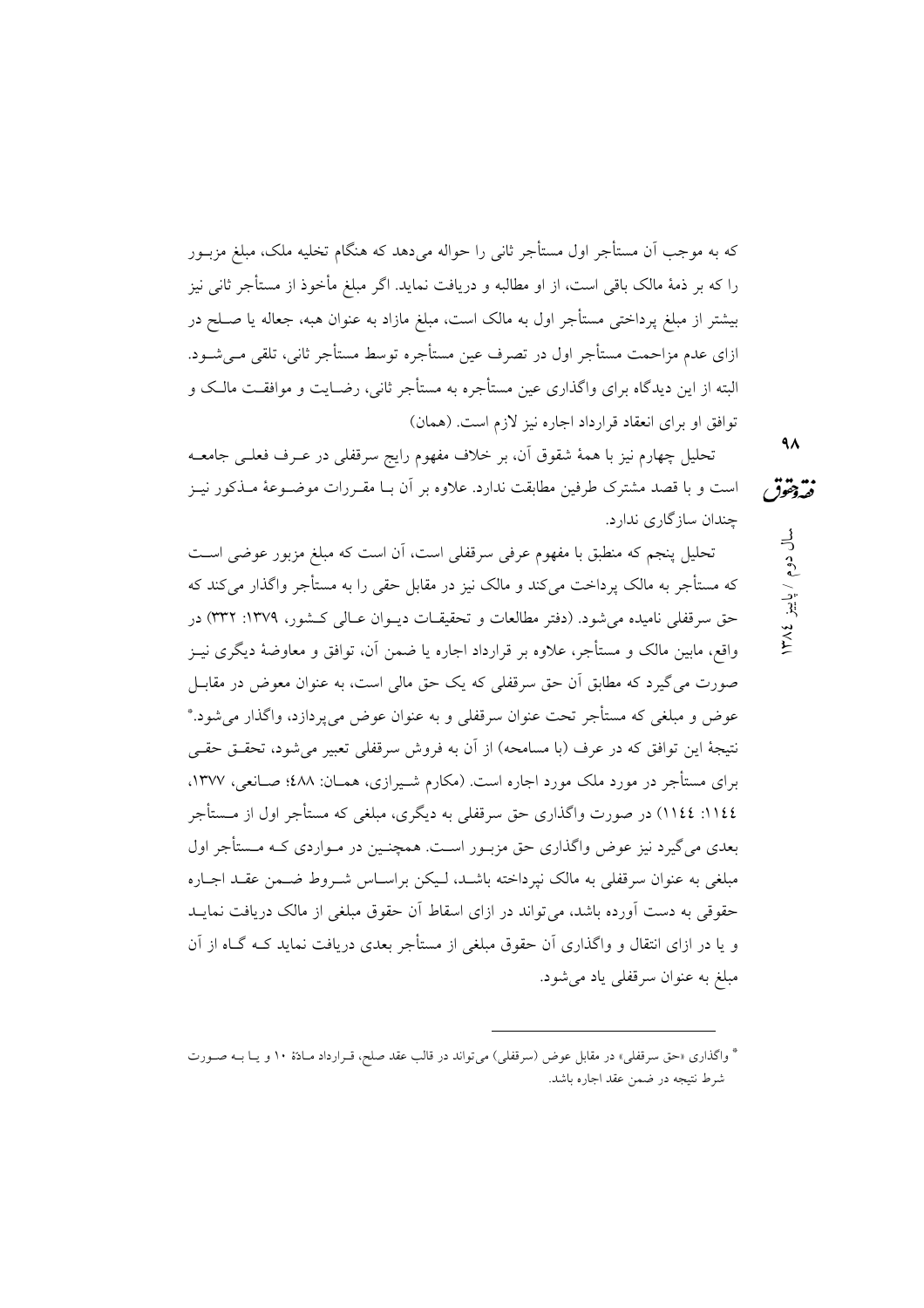#### ٢. تحليل حق سرقفلي

به هر حال، مسلَّم است كه حقَّ سرقفلي و عوض أن متفاوتاند. اما أنچه محل بحث است چگونگی این حق و لوازم و آثار آن است. آیا حقی است تابع شخص تاجر و کاسب مــستأجر یا حقی است که بر نفس ملک تعلق گرفته و تابع اَن است؟ در تعیین ارزش اَن، سـابقه، اعتبــار و معروفیت مستأجر و میزان مشتریان دائم او ملاک محاسبه است یا کیفیــت و مــساحت بنــا و موقعیت و مرغوبیت محل؟ در تقسیم بندی اموال ، ازاموال منقول تلقی می شـود یـا تـابع مـال غير منقول است؟

بر مبنای وحدت حق سرقفلی و حق کسب یا پیشه یا تجارت، حق سرقفلی حق آب و گل مستأجر است و به تعبیر حقوقی، امتیازی است که به موجب آن، مــستأجر متــصرف در اجــاره کردن محل کسب خویش بر دیگران مقدم است. به عبارت دیگر، حق تقدم در اجـاره یــا حــق تجديد اجاره يا حق ادامهٔ تصرف در عين مستأجره از آن اوست.

اما از دیدگاهی که این دو حق را متمایز و جدا میداند، حق سرقفلی نوعی سلطهٔ قانونی بر ملک مورد اجاره و نیز اعتباری عقلایی است که برای دارندهٔ سرقفلی در مورد ملکی به وجـود مي أيد. البته مسلَّم است كه حق سـرقفلي بــا مالكيــت عــين ــ مالكيــت منفعــت و حــق انتقــاع يا حقوق ارتفاقي \_متفاوت است، ليكن اعتبـار عقلايـي و سـلطة قـانوني اسـت و در رديـف اعتبارات دیگر در مورد اموال غیرمنقول است که در نتیجهٔ آن دارندهٔ حق، در اجارهٔ منافع ملک موضوع حق سرقفلي بر ديگران مقدم است و از اين رو، در بعـضي از تعـاريف حـق اولويـت ناميده شده است.

بر این اساس، سرقفلی نوعی حق عینی برای دارندهٔ سـرقفلی بـر ملـک مـورد نظـر اسـت. در بعـضي قــوانين، هماننــد قــانون اجــازهٔ واگــذاري امتيــاز ســرقفلي و مــشاركت غرفــههــا و فروشگاههای پایانههای عمومی بار و مسافر (مصوب ١٣٧٧)، از سرقفلی به عنوان یک امتیاز نام برده شده است.

به هر حال، مشاهده می شود که تمیز این دو حق تا حدودی دشوار به نظر می آید و ایــن دو با وجود برخی تفاوتهایی که در احکام و آثارشان به چشم می خـورد و در ادامـهٔ بحـث بــه آن خواهیم پرداخت، در جوهره و ماهیت حق بسیار به هم نزدیکاند.

99

نقه دخوق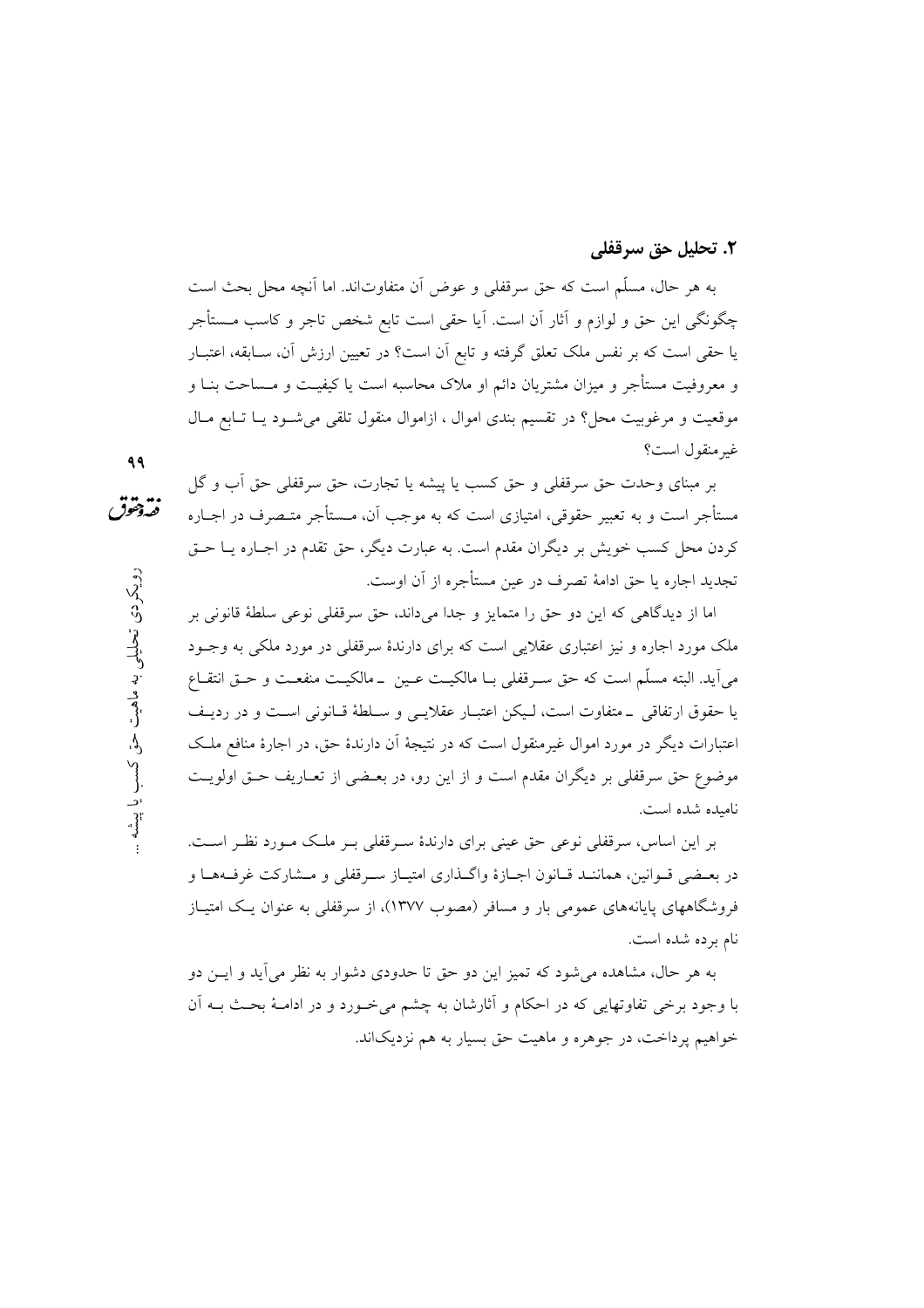## و. تحليل ماهيت حق كسب يا پيشه يا تجارت

در تحلیل ماهیت حق کسب یا پیشه یا تجارت گفته شده است که «حقوق کــسب و پیــشه در واقع جبران زيان ناشي از تخليهٔ محل کار و فعاليت انتفاعي مستأجر و از بين رفتن موقعيـت شغلی اوست که طی سالیان متمادی فراهم شده است.» (نوبخت، ۱۳۷۰: ۲٦٦) بر این مبنا، حق کسب یا پیشه یا تجارت، یک حق مالی است که به تدریج برای مستأجر محل کـسب و پیــشه تحصیل می شود و قابل تقویم به یول است و در صورت تخلیهٔ عین مستأجره (جز در مــواردی که مستأجر مرتکب تخلفات مادّة ١٤ شده باشد)، باید تقویم و به مستأجر پرداخت شــود و در صورت انتقال و واگذاری منافع عین مستأجره (به اذن مالک یا دادگاه) توسـط مــستأجر بعــدی به مستأجر قبلي پرداخت مي شود.

ممکن است گفته شود نظریهٔ فوق با این عبارت قانونگذار در مادّهٔ ۱۹ قانون روابط مـوجر و مستأجر سال ٥٦ تأييد مي شود كه مي گويد: «هر گاه مالک راضي به انتقال به غير نباشد، بايــد در مقابل تخلیهٔ مورد اجاره، حق کسب یا پیشه یا تجارت مستأجر را بپردازد.» امــا بایــد گفــت مبلغ مزبور، ارزش و عوض حق كسب يا پيشه با تجارت است و نه خود آن.

در تعبير ديگر، حق كسب يا پيشه يا تجــارت بــه حــق ادامــهٔ تــصرفات مــستأجر در عــين مستأجره پس از انقضای مدت اجاره تحلیل شده است. (نوبخت، همان: ۲۸۷؛ تبریزی، همــان) در تحليل ديگر، حق كسب يا پيشه يا تجارت به حق استدامهٔ تصرفات در عين مستأجره و حق واگذاری و انتقال منافع (با تجویز دادگاه) تفسیر شده است. همچنین حـق کـسب یـا پیــشه یـا تجارت، امتیازی برای مستأجر متصرف دانسته شده که در اجاره کردن محل کسب خــویش بــر دیگران مقدم است. به هر حال، این سؤال مطرح میشود که حـق اسـتدامهٔ تـصرفات از لـوازم عرفي و قانوني حق تقدم در اجاره است، يا حق تمديد اجاره و تقدم در آن از لوازم حق ادامـهٔ تصرفات مستأجر در عین مستأجره پس از انقضای میدت اجباره است، پیا ایین دو، تعبیرات مختلف دربارهٔ یک حق واحد است. البته تحلیل اخیر منطقی تر به نظر می رسد.

با اين همه، تجزيه و تحليل كامل ماهيت حق كسب يا پيشه يا تجارت و حق سرقفلي، پس از بیان وجوه اشتراک و افتراق این دو حق به دست می آید که اکنون به آن می پردازیم.  $\sqrt{1 + 4}$ 

نقه دخوق

سال دوم / پاییز

٣٨٤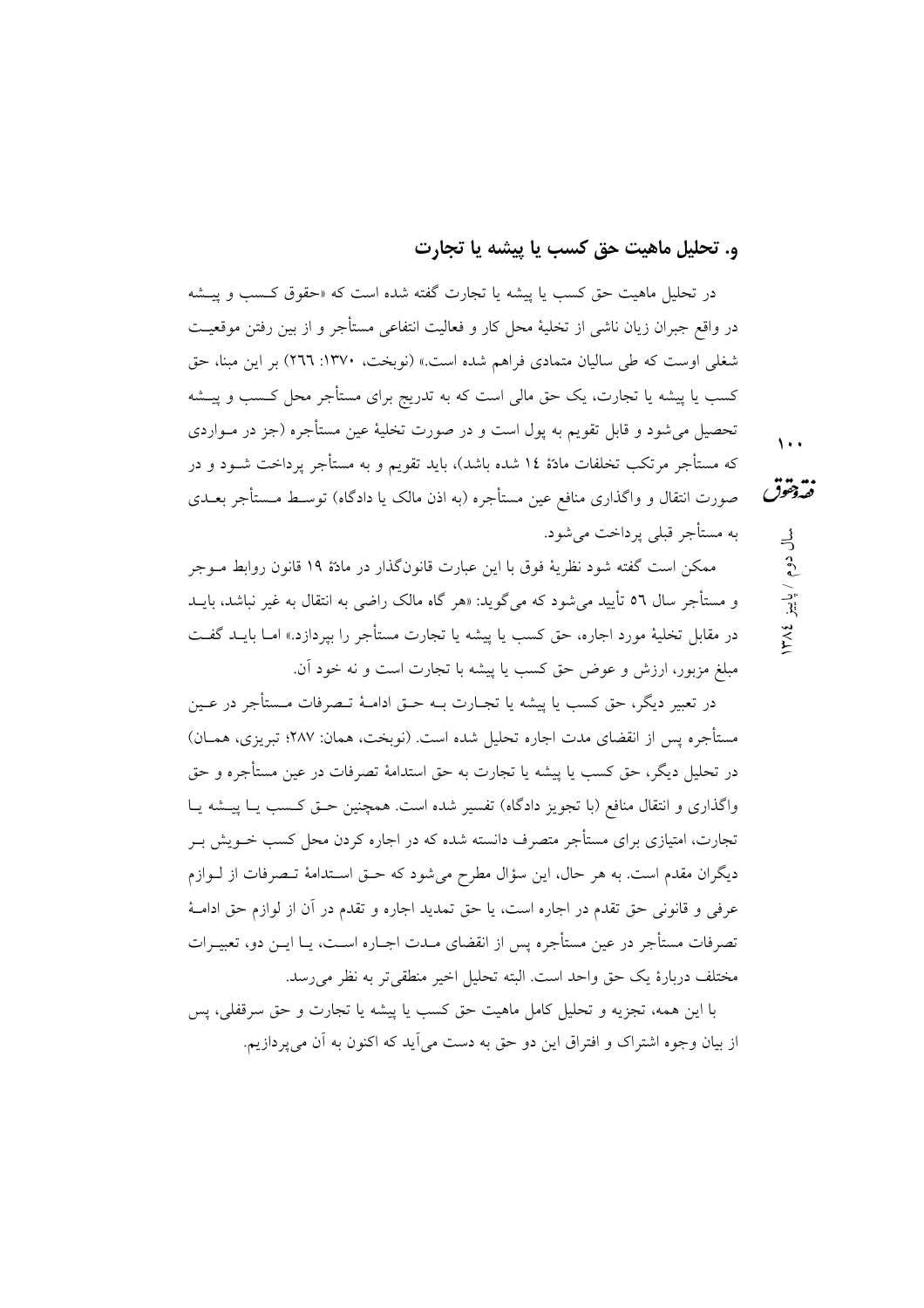# ز. وجوه اشتراک و افتراق حق سرقفلی با حق کسب و پیشه و تجارت اول. وجوه اشتراك

۱. هر دو حق در دستهبندی حقوق (حقها)، حق مالی محسوب مـی شــوند و دارای ارزش اقتصادی و قابل تقویم به پول هستند. البته دربارهٔ مالکیت حـق کـسب یـا پیـشه یـا تجـارت، مناقشاتی کردهاند که بعداً به آن اشاره خواهیم کرد.

٢. هر دو حق به عنوان يک حق مالي، قابل انتقال قهري به ورثه هستند؛ خواه مستأجر حــق انتقال به غير داشته باشد خواه نداشته باشد. اين امر مانع انتقال قهري حق مالي به ورثه نيــست، زيرا در اين حالت، انتقال به غير موضوعاً منتفى است، چون ورثه غير نيستند، بلكــه جانــشين و قائم مقام قانونی دارندهٔ حقاند. گفتنی است بر خلاف مالکیت عرصه، زوجه از حق سـرقفلی و حق كسب و پيشه نيز ارث مي برد. (نظرية ٧٤٥٠٦ ـ ٦٧/٦/١٦ ادارة حقوقي قوه قضاييه)

٣. هر دو حق طبيعتاً قابليت نقل و انتقال دارند. منتها از لحاظ حكمي در اين خصوص بين حق سرقفلي و حق كسب و پيشه موضوع قــانون روابــط مــوجر و مــستأجر ســال ٥٦ بــا حــق سرقفلي موضوع قانون روابط موجر و مستأجر سال ٧٦ تفاوت وجود دارد. به موجب مـواد ١٤ و ۱۹ قانون سال ٥٦، حق انتقال به غير بايد در اجارهنامه ذكر شده باشد وگرنه در صورت عدم تصریح، مستأجر حق انتقال به غیر ندارد، مگر آنکه براساس ترتیبات مقرر در مـادّهٔ ۱۹، دادگــاه انتقال به غير را تجويز كند. اما براساس مادّة ٦ قانون روابط موجر و مستأجر ســال ٧٦، دارنــدهٔ سرقفلی حق انتقال آن را به دیگری دارد، مگر آنکه در اجارهنامـه ایــن حــق از او ســلب شــده يا عدم انتقال به غير شرط شده باشد. گفتني است معمولاً انتقال و واگــذاري ســرقفلي يــا حــق کسب یا پیشه یا تجارت، به صورت صلح معوض یـا قـرارداد مـادّة ۱۰ قـانون مـدنی و یـا بــه صورت شرط ضمن عقد اجاره صورت می گیرد و فروش آنها منوط به پذیرش امکـان فــروش حق مالي است.

٤. از لحاظ قابلیت توقیف این حقوق و انتقال اجرایی آنها باید گفت، در این خصوص سـه ديدگاه وجود دارد:

دیدگاه اول: حق کسب یا پیشه یا تجارت و حق سرقفلی، در مقام اجرای مفاد سـند رسـمی یا اجرای حکم به نفع طلبکار یا محکومله قابل توقیف نیستند و همچنین طلبکار نمـیتوانــد از طريق تأمين خواسته، آن را بابت طلب خود توقيف نمايد.

- $\lambda$
- 
- نقەدققوق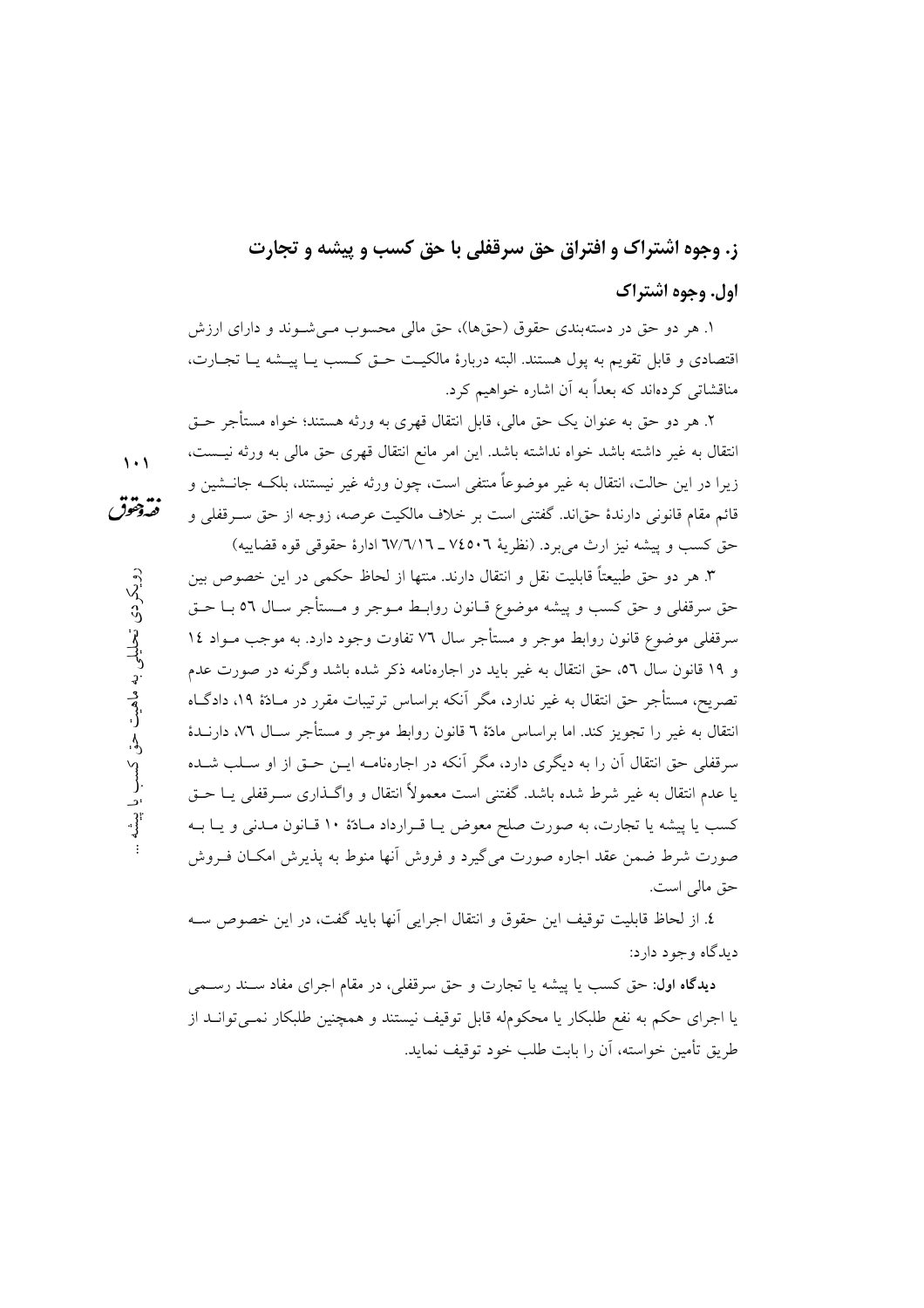اولین دلیل ارائه شده بر این دیدگاه، تشکیک در مالیت حق کسب یا پیشه یا تجارت (حـق ســرقفلی) است. گفته شده است که حق مزبور از مصادیق ملک ان یملک و نوعی سلطهٔ قانونی است کـه خود مالیت ندارد و قابل مبادله نیست، لکن وسیلهای برای رسیدن به مال و ماننـد حقـبی اسـت که وارث بر ماترک زائد بر ثلث دارد. حق کسب یا پیشه یا تجارت نیز به تنهایی مالیت نـدارد، زیرا به تنهایی قابل مبادله نیست و ارزش اقتصادی ندارد؛ چون مستأجر نمیتواند در حالی کـه منافع عین مستأجر را برای خود نگه میدارد، سرقفلی یا حق کسب و پیشه را به دیگری منتقل سازد و عوض آن را دریافت کند. به عبارت دیگر، انتقال حق کسب یا پیشه یا تجـارت و حـق سرقفلي، مستقل از منافع عين مستأجره و بدون انتقال منافع امكان پذير نيست. لذا ماليـت ايــن حق، ماليت تبعي است و نه استقلالي و به همين علت، توقيف تابع بدون توقيـف متبــوع عقــلاً محال است. (جعفري لنگرودي، توقيف : ٣٠ ـ ٣٢)

استدلال یاد شده پذیرفتنی نیست، زیرا مالیت امری اعتباری و عرفی است و همان گونه که در متن استدلال نیز آمده است، حق کسب یا پیشه یا تجارت نوعی امتیاز سـلطهٔ قـانونی اسـت که عرف جامعه برای آن ارزش مالی قائل است و تردید در مالیت آن صـحیح نیـست. صـرف اینکه انتقال یک حق مالی به تبـع انتقـال مـال دیگـری صـورت گیـرد، نــافی مالیــت و ارزش اقتصادی اَن نیست، چنان که عرف جامعه برای منافع ملک در مـدت خـاص مبلــغ خاصــی در نظر میگیرد و برای حق کسب و پیشه یا حق سرقفلی مربوط به عین مستأجره نیز ارزش مــالی و مبلغ خاصی منظور میکند. به هر حال در این واقعیت تردیدی نیست که حق مالی عمومــاً و حق سرقفلي خصوصاً مال تلقي مي¢شوند و واجد خـصوصيات مـال هـستند. بــه خـصوص در مورد مالیت سرقفلی در معنای خاص و در مفهوم مذکور در قانون روابط موجر و مــستأجر ســال ٧٦ که نوعی اعتبار عقلایی در مورد ملک و قابل مبادله و تبدیل به پول است، نباید تردید نمود.

دلیل دوم که در واقع با عدول از استدلال اول و پذیرش مـال بــودن حــق کــسب یــا پیـــشه یا تجارت همـراه اسـت، در اظهـار نظـر كميـسيون اسـتفتائات شـوراي عـالي قـضايي سـابق منعكس است:

چون متعاقب بازداشت مال یا حقوق مالی در قبال اجراییه باید عملیـات اجرایـی ادامــه پابــد و بــا فروش أن محكوم به استيفا گردد، در حالتي كه حق كسب يا پيشه يا تجارت بدون موافقت دارنــدهٔ حق قابل فروش و انتقال به دیگری نیست و ملازمه با کسب و تجـارت مـستأجر متـصرف دارد و

 $\mathcal{N}$ نقەدقىق

سال دوم / پاییز

٣٨٤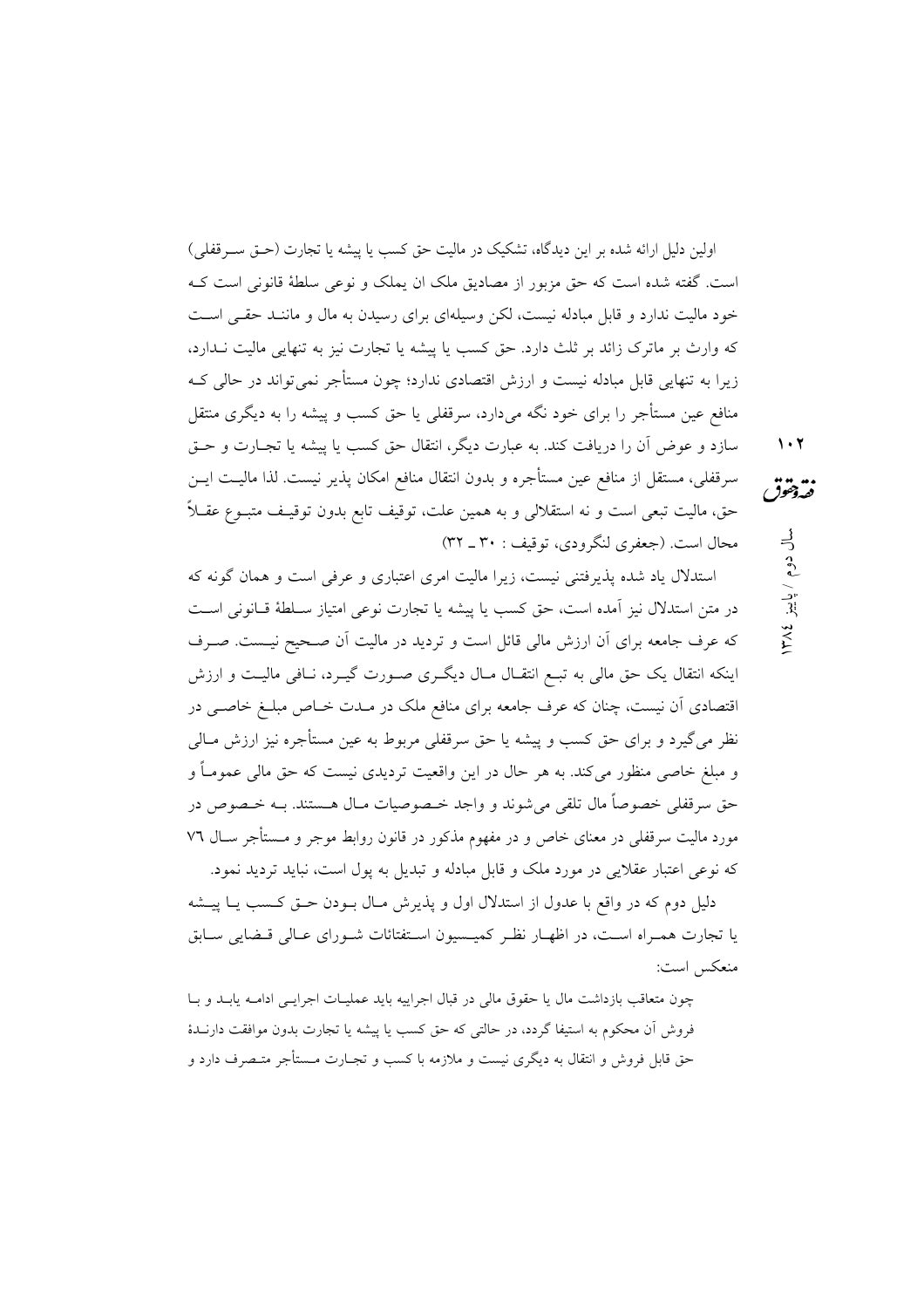اساساً حق معلقی است، بنابراین بازداشت حق کسب و پیشه و تجارت توسط دایرهٔ اجرای احکـام دادگاه در قبال محکوم به مالی بدون اینکه وسیلهٔ دارندهٔ حق به دیگری منتقل و به صـورت طلـب محکوم علیه نزد ثالث درآمده باشد، امکان پذیر نیست. (پاسخ و سوالات از کمیسیون اسـتفتائات و مشاورهٔ حقوقی شورای عالی قضایی، ۱۳٦۲: ٤٩)

استدلال مزبور نیز قابل مناقشه است. زیرا اولاً، نفس بازداشـت و توقیـف یـک حـق مـالی واجد غرض عقلایی است و می تواند مانع از آن شـود کــه بــدهکار یــا محکــومعلیــه آن را بــه دیگری منتقل کند و از دارایی خود خارج سازد. ثانیاً، منظور نظریهٔ فــوق از دارنــدهٔ حــق مــبهم است. اگر مقصود از دارندهٔ حق، مستأجر دارای حق سرقفلی یا حق کسب پیشه باشد، رضایت او به عنوان بدهکار و محکومعلیه، شرط توقیف مال و فروش اجباری مال توقیف شده نیست. اما اگر مقصود، مالک ملک و لزوم رضایت اوست، چه بسا در قبرارداد اجباره این حتی را بـه مستأجر داده باشد و در غیر این صورت، می توان از ترتیبات مذکور در مـادّهٔ ۱۹ قـانون روابـط موجر و مستأجر سال ٥٦، براي انتقال اين حق بهره جست.

ديدگاه دوم: حق سرقفلي و حق كسب يا پيشه يا تجــارت، قابــل توقيــف و لــيكن غيرقابــل مزایده است. به علت ضعف استدلال دیدگاه اول و تصریح مادّهٔ ٦٢ اَیینِنامهٔ اجرای مفاد اسـناد رسمي لازمالاجرا (اصلاحي ١٣٧١)، مبنى بر اينكه بازداشت حقوق مديون در مـورد مـال غيـر منقول ـ اعم از سـرقفلي يـا منـافع ـ جـايز اسـت، عـدهاي قابليـت توقيـف حـق سـرقفلي را يذير فتهاند، اما ادامهٔ عمليات اجرايي و فروش و انتقال اجباري آن را ناممكن مي دانند.

در رأى وحدت رويهٔ شمارهٔ ۱۷۷۹ ـ ۷۱/۷/۱۲ شوراي عالمي ثبت آمده است:

نظر به اینکه مزایدهٔ سرقفلی مغایر با حقوق اشخاص ثالث است، لذا هر گونه اقدامی در این مـورد، وجهه قانوني نداشته... .

ادارهٔ حقوقی دادگستری نیز در پاسخ به این سؤال که آیا توقیف سرقفلی مغازهٔ بــدهکار بــه تقاضای طلبکار جایز و قانونی است یا نه، اظهار داشته است:

توقيف سرقفلي (كه ميزان آن به وسيلة كارشناسي تعيين خواهد شد) وسيلة اجرا جايز است، ولـي چون این حق معلق است، مادام که منجر نشده و مستقر نگردیده است اتمام عملیات اجرایی مجاز نيست. (اميني، ١٣٥٢: ٤٥٠)

 $\mathbf{y} \cdot \mathbf{r}$ 

نقه دخوق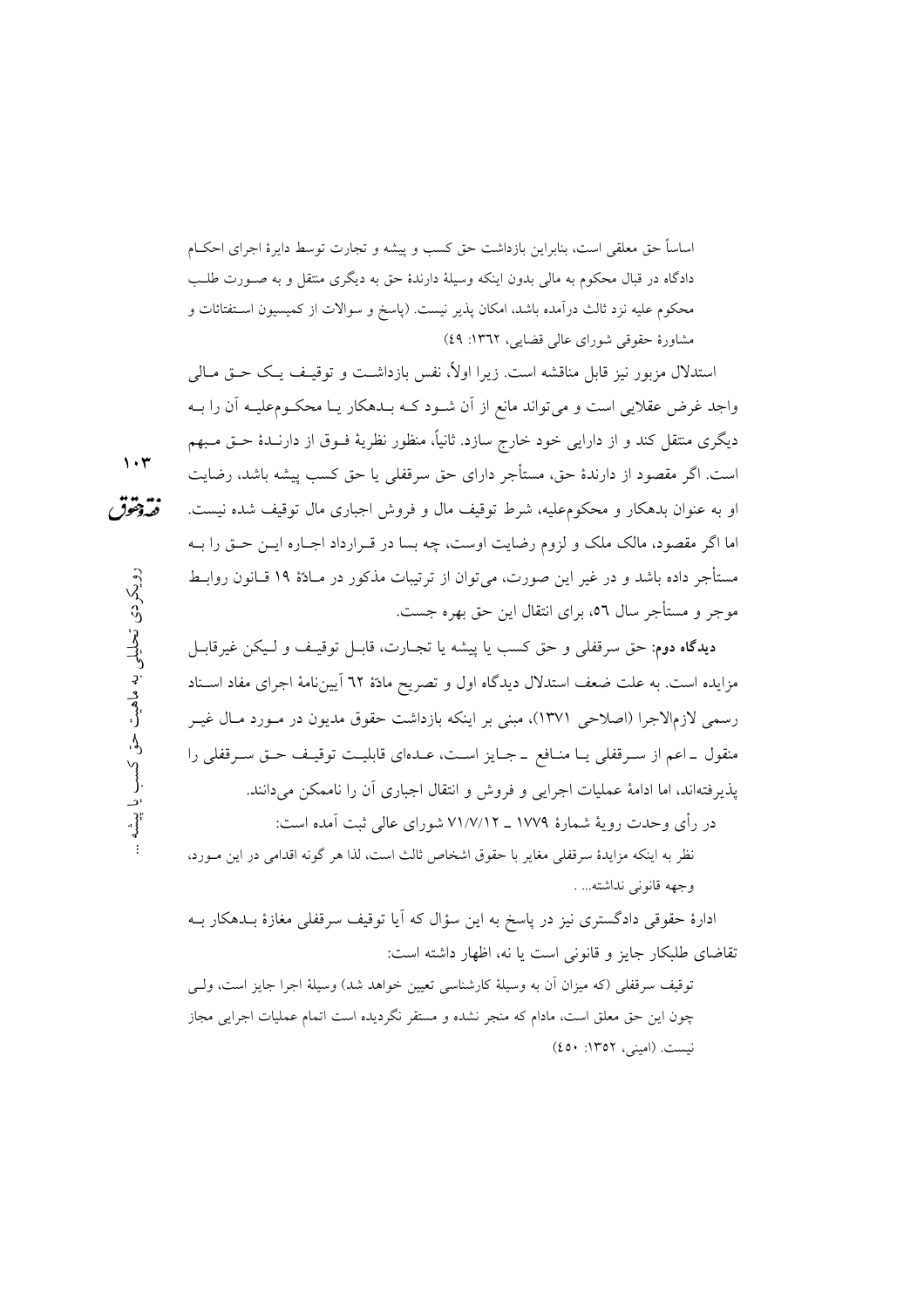بعضی از قضات دادگستری نیز توقیف سرقفلی به عنـوان یـک حـق مـالی در ازای بــدهی دارندهٔ این حق را جایز دانستهاند، لیکن مزایده و انتقال آن را در صورتی ممکــن مــی(دانــد کــه مستأجر حق انتقال به غیر داشته باشد یا مالک راضی به انتقال مورد اجاره به غیر باشــد. امــا در غیر این صورت، صدور دستور تملیک و انتقال مورد اجاره به غیـر جـایز نیـست. مـستند ایـن نظريه، مادّة ٦٢ اصلاحي سال ١٣٧٦ آييننامة اجراي مفاد اسناد رسمي لازمالاجرا عنـوان شـده است که می گوید: بازداشت حقوق مدیون در مورد سرقفلی یا منافع جایز است، لـیکن مزایـده أن به لحاظ رعايت منافع اشخاص ثالث جايز نيـست. (مجموعــهٔ ديــدگاههاي قــضايي قــضات دادگستری تھران، ۱۳۷۸: ۲۲)

 $\mathcal{N} \cdot \mathcal{P}$ 

فتردمقق

سال دوم / پاییز ١٣٨٤

ديدگاه سوم: حق سرقفلي و حق كسب يا پيشه يا تجارت به عنـوان يـك حـق مـالي و بـه عنوان يك مال از اموال بدهكار يا محكوم عليه، قابل توقيف، مزايـده و انتقـال اجرايـي اسـت. دکترین حقوقی به این نظریه گرایش دارد و معتقد است: «منشأ تردید از اینجاست کــه همیــشه نمي توان سرقفلي را در بازار تبديل به يول كرد و از محل آن محكومبه را تأمين نمود. ولي ايــن تردید نابجاست. همان طور که آسانی و دشواری فروش سایر اموال در تعیـین ارزش آنهــا اثــر دارد، در مورد سرقفلی نیز بایـد ایـن عوامـل را در نظـر گرفـت. لـیکن لـزوم رعایـت پـارهای تشريفات نبايد در مال بودن حق سرقفلي و امكان توقيف آن به سود خواهان ايجاد ترديد كنـد. طلبکار می تواند به جانشینی تاجر و مانند خود او در انتقـال سـرقفلی اقـدام کنـد.» (کاتوزیـان، همان: ٥٢٦؛ كشاورز، همان: ٢٥٦)

رويهٔ قضايي نيز به همين نظريه گرايش دارد. لذا اكثريت قضات دادگستري تهران معتقدند: سرقفلی به عنوان یک حق مالی قابل توقیف است و چنانچه مستأجر (مدیون) بــه موجـب قــرارداد اجاره، اجازهٔ انتقال به غیر را داشته باشد، قابل تملیک می باشد و اگـر اجــازه انتقــال بــه غیرنداشــته باشد، با توجه به مادّة ١٩ قانون روابط موجر و مستأجر مصوب ١٣٥٦، چنانچــه مالــک راضـــی بــه یرداخت حق کسب و پیشه در ازای تخلیهٔ ملک نباشد، دادگاه می تواند دستور تملیک صـادر کنـد. (مجموعهٔ دیدگاههای قضات دادگستری تهران: ٢٢)

دیدگاه اخیر منطقی تر و با اصول و موازین حقوقی و لـزوم حمایـت از طلبکـار ســازگارتر است. نباید در امکان توقیف و مزایده این حـق مـالی تردیـد نمـود، بـه ویـژه در مـواردی کـه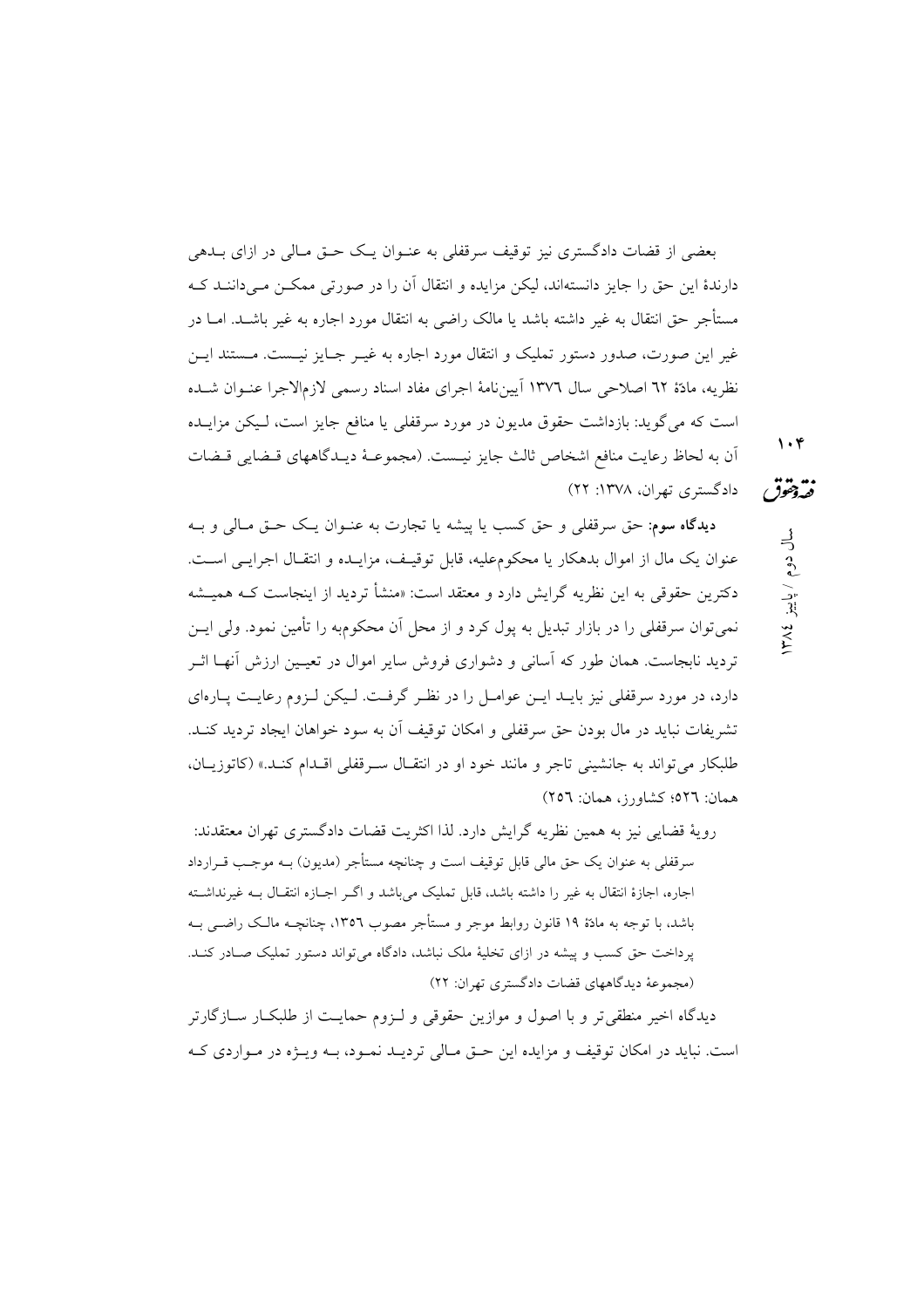مستأجر سرقفلی ملک را از مالک اَن خریده باشد که در این صورت طبق مادّهٔ ٦ قانون روابـط موجر و مستأجر سال ٧٦، اصل بر قابلیت انتقال و واگذاری این حق است.

٥. از دیگر آثار مشترک این دو حق آن است که مستأجر دارندهٔ این حقوق، پس از انقضای مدت اجاره حق دارد به تصرفات خود در عین مستأجره ادامه دهد.

در اجارههای محل کسب و پیشه و تجارتی که مشمول رژیم حقوقی قانون روابط مـوجر و مستأجر سال ٥٦ است، با توجه به مفاد مقررات این قانون به ویژه مادّهٔ ٦ آن، پــس از انقــضای مدت قرارداد اجاره، مستأجر می تواند به تصرفات خود و بهرهبرداری از منـافع عـین مـستأجره همانند سابق ادامه دهد و در مقابل مكلف است در صورت عدم تمدید قرارداد و اجرت المثــل محل به ميزان اجرت المسمى قبلي يرداخت نمايد. علاوه بر آن، مطابق مـادّة ٧ ايــن قــانون، در صورتی که مدت اجارهنامه منقضی گشته است و طرفین راجع به تنظیم اجبارهنامیهٔ جدیبد یبا تعیین اجارهبها و شرایط آن اختلاف داشته باشند، هر یک از آنها می تواند برای تنظیم اجارهنامه به دادگاه مراجعه كند و الزام خوانده را به تنظيم اجـارهنامـهٔ جديـد بخواهـد. بنـابراين، مطـابق مقررات این قانون، مستأجر اماکن تجاری و کسب و پیشه، پس از انقتضای مدت اجــاره حــق ادامهٔ تصرفات در عـین مـستأجره و حـق تمدیـد و تجدیـد قـرارداد اجـاره را دارد. اسـتحقاق مستأجر نیز اعم از ایـن اسـت کـه وجهـی بـه عنـوان سـرقفلی بـه مالـک پرداختـه باشـد پـا وجهی نیرداخته و صرفاً به جهت سابقهٔ رابطهٔ استیجاری، حق کسب پیا پیشه پیا تجبارت را كسب كرده باشد.

در اجارههایی که مشمول قانون روابط موجر و مستأجر سال ۷٦ است، به موجب تبـصرهٔ ۲ مادّهٔ ٦ این قانون، در صورتی که موجر به طریق صحیح شرعی سرقفلی را بــه مــستأجر منتقــل نمايد، هنگام تخليه مستأجر حق مطالبهٔ سرقفلي به قيمت عادلهٔ روز را دارد. مفهوم اين تبـصره از دیدگاه اکثریت قضات این است که اگر موجر در پایان مدت قرارداد اجاره تقاضـای تخلیــه نماید، تخلیهٔ ملک منوط به پرداخت ارزش سرقفلی به قیمت روز به مستأجر دارنـدهٔ سـرقفلی است. (همان: ٢٦) بنابراین مادامی که ارزش سرقفلی به قیمت عادلهٔ روز به مــستأجر پرداخــت نشود، با وجود انقضای مدت قرارداد کما کان می تواند به تصرفات خود در عین مستأجره ادامه دهد والبته مطابق قاعده بايد اجرت المثل منافع آن را به مالک بپردازد. بديهي است در تقـويم

 $\sqrt{\Delta}$ 

نقهقوق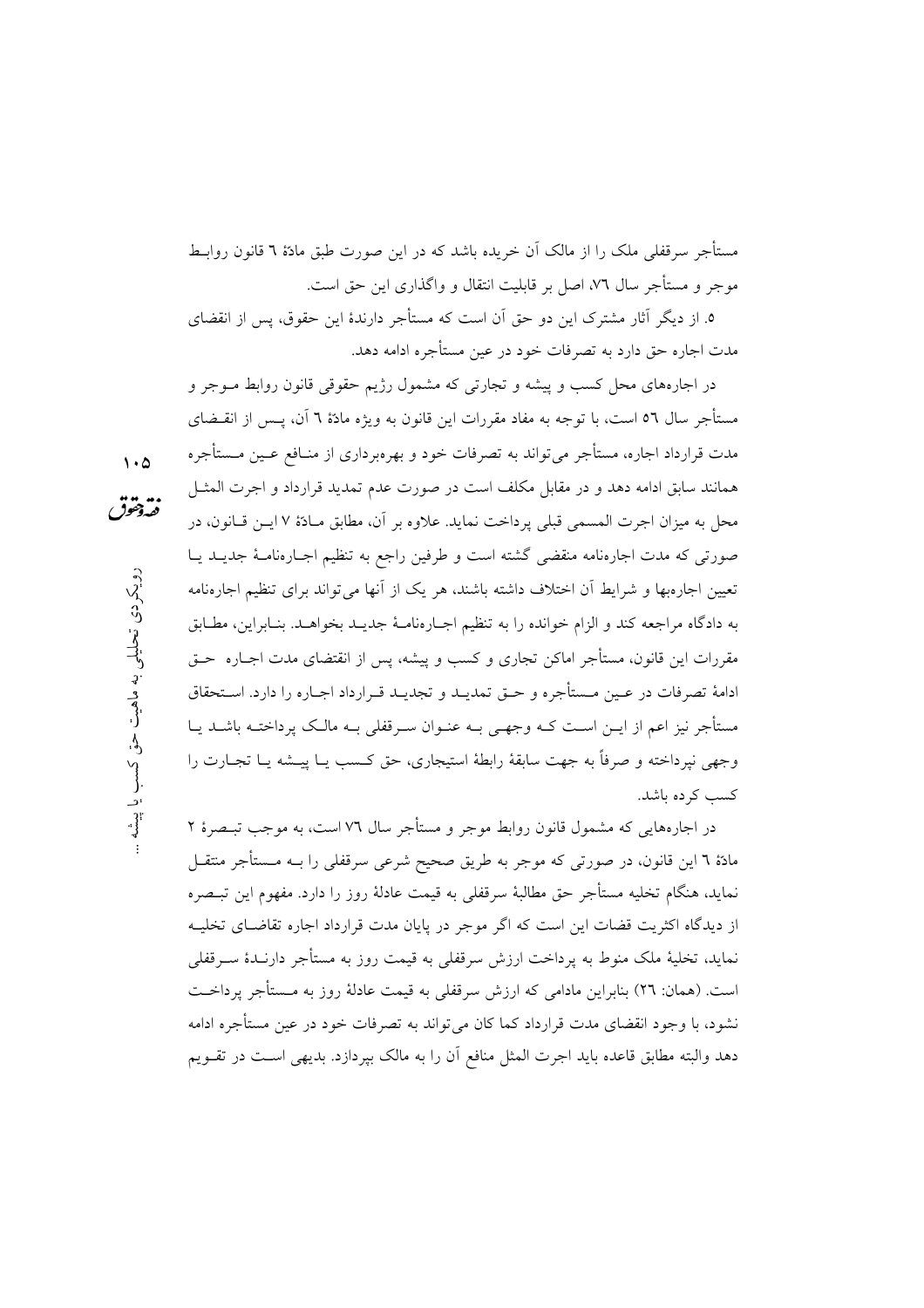اجرتالمثل محل بايد مالكيت سرقفلي مستأجر و ايــن واقعيــت كــه ســرقفلي آن بــه مــستأجر واگذار شده مورد لحاظ قرار گیرد. زیرا عرف مابین اجارهبهای محلی که سرقفلی آن واگذار نــشده

و اجارهبهای همان محل در صورتی که سرقفلی آن به مستأجر واگذار شده باشد، تمایز قائل است. به هر حال، قانون روابط مــوجر و مــستأجر ســال ٧٦ در خــصوص حــق مــستأجر دارنــدهٔ سرقفلی مبنی بر تقاضای تنظیم اجارهنامهٔ جدید پس از انتقضای مدت اجارهنامـهٔ قبلـی سـاکت است. براساس تفسیر مضیق مقررات این قانون و مقتضای اصل عدم نمی توان چنین حقی برای دارندهٔ سرقفلی موضوع قانون سال ۷٦ قائل شد. مگر آنکه گفته شود عرف چنـین حقـی بــرای مستأجر دارندهٔ سرقفلی قائل است و این حق از لوازم عرفی واگذاری سرقفلی توسط موجر بـه نقەدقىق مستأجر است. به موجب مادّهٔ ۲۲۰ قانون مدنی، عقود نه فقط متعاملین را به اجرای چیــزی کــه در آن تصریح شده است ملزم می نماید بلکه متعاملین به کلیهٔ نتایجی هم که به موجب عرف و عادت یا به موجب قانون از عقد حاصل میشود ملزماند. به هـر حـال، اگــر در قــرارداد مــابین موجرٍ و مستأجرٍ دارندهٔ حق سرقفلي، صراحتاً حق تمديد و تجديد اجاره مطابق شـرايط مقـرر پیش بینی شده باشد، موجر به رعایت و اجرای شرط مزبور الزام خواهد شد و اگـر قــرارداد در این مورد ساکت باشد، می توان گفت حق تمدید اجاره به عنوان لازمهٔ عرفی حـق سـرقفلی بـه طور ضمنی مابین طرفین مقرر گردیده است. با این همه، برخی از فقها معتقدند سرقفلی حقـی در مورد ملک است و لزوم تجدید اجاره و وجوب تجدید قرارداد اجاره بر مالک، تابع قــوانین جاری کشور و شرایط مذکور در عقد اجارهٔ مابین موجر و مستأجر اسـت. حــق ســرقفلی فــی نفسه چنین حقی برای مستأجر و چنین تعهدی برای موجر ایجاد نمی کند.\*

### دوم. وجوه افتراق

 $\lambda$ 

سال دوم / پاییز ۱۳۸۶

١. تفاوت در منشا حق و سبب ايجاد آن

با توجه به مقررات قانون روابط موجر و مستأجر مصوب ١٣٥٦، حــق كــسب يــا پيـــشه يــا تجارت به موجب قانون و به واسطهٔ وجود رابطهٔ استیجاری برای مــستأجر محلهــای کــسب و

<sup>\*</sup> ايشان در پاسخ به استفتايي فرمودهاند: «وجوب تجديد الاجارة على المالک او جواز مطالبته للتخليــة و لــزوم اجابتهــا، و كذا ضمان الاموال المصروفة على المحل الاستيجاري تابع للقوانين الجارية في البلد و للشرايط المذكورة في عقد الاجــارة بين الموجر و المستأجر، و اما سرقفلية المحل فان كانت قد انتقلت الى المستجار من المالك بوجه شرعى او كانت ثابتة له بمقتضى القانون فله حق المطالبة بها بالقيمة الفعلية.» (خامنهاي، ١٤١٥، ٢: ٢١١ \_ ٢١٥)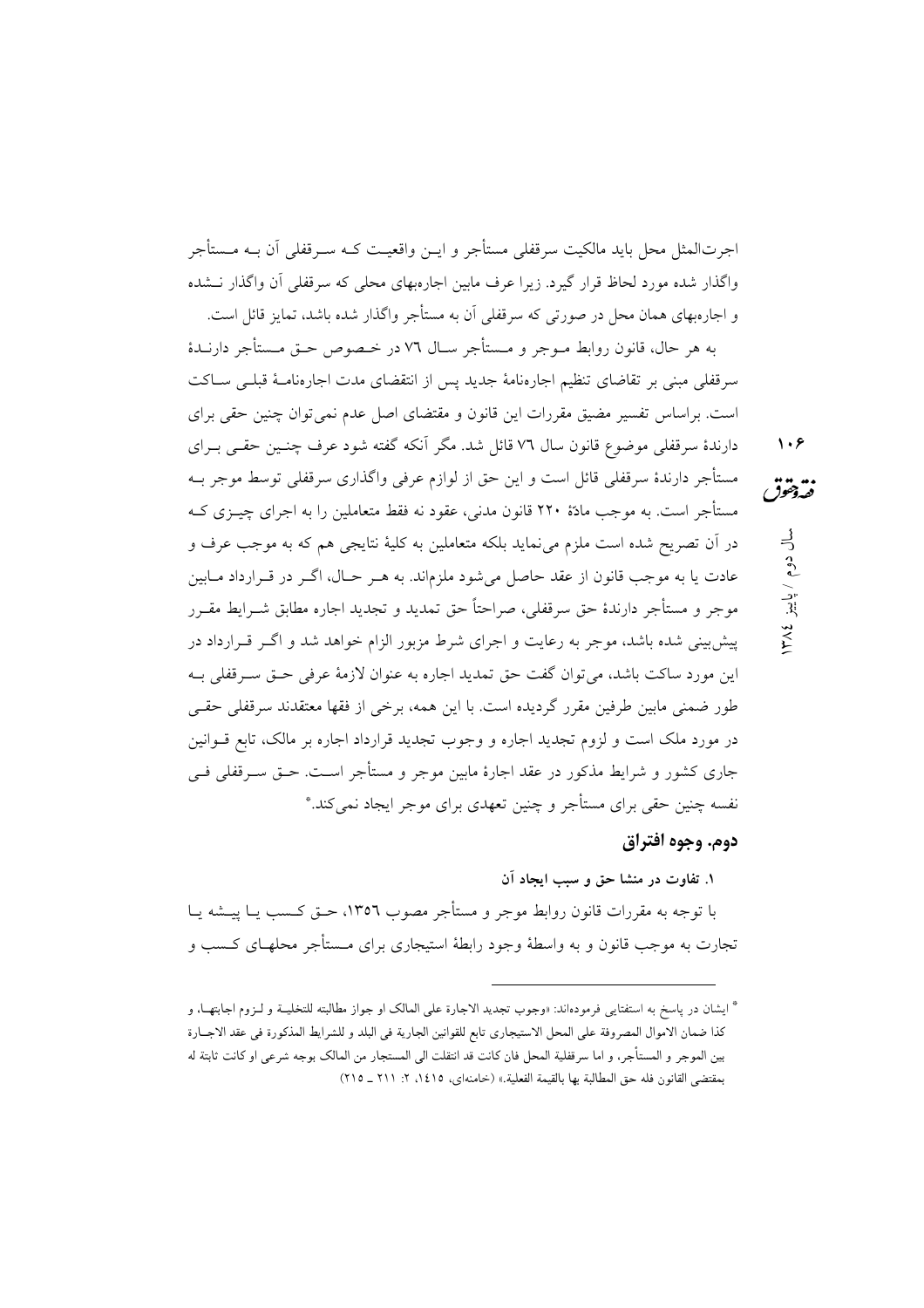تجارت و پیشه به وجود می اَید. گفته می شود هر تاجر و کاسبی دو دسته مشتری پیدا می کنـد: مشتریانگذری و مشتریان دائم. تعداد مشتریان گذری اصولاً مرتبط با موقعیت محـل کــسب و تعداد مشتريان دائم ناشي از فعاليت مثبت و حسن عمل و مديريت و ابتكار و شهرت و اعتبـار تاجر و تجارتخانهٔ اوست و در هر حال این امر بخشی از سـرمایهٔ غیرمـادی تـاجر را تـشکیل میدهد. تخلیهٔ محل کسب و تغییـر آن موجـب مـیشـود تـاجر و کاسـب بخـش عمـدهای از مشتریان خود را از دست بدهد و سرمایهٔ معنوی که در طول سالیان متمادی به عنـوان پــشتوانهٔ تجارت و کسب خود فراهم کرده، زائل شود. از این رو، قانون بــرای مــستأجر محــل کــسب و تجارت، در اجارهٔ آن محل نسبت به دیگران حق تقدم و امتیازی قائل است کـه از آن بـه حـق کسب یا پیشه یا تجارت تعبیر نموده است. این حق نه فقط بـرای تجـار و کـسبه بلکـه بـرای پیشهورانی فراهم می شود که به واسطهٔ موقعیت محل و سابقهٔ فعالیت خـود در آن محـل بـرای خويش مشترياني دست و يا كردهاند. بنابراين، بايد گفت منشأ و سبب ايجاد حق كسب يا پيشه یا تجارت قانون است و سابقهٔ رابطهٔ استیجاری شرط اعطای این حق قانونی است، به گونـهای كه هر چه سابقهٔ این رابطه طولانیتر باشد، ارزش ریالی این حق افزون تر است.

از اّنجا که مبنای ایجاد این حق قانون است، در تحقق اصل حق کسب یا پیشه یـا تجــارت تفاوتی نمی کند که مستأجر مبلغی را به عنوان سرقفلی به مالک یا مستأجر قبلی پرداختــه باشــد یا خیر . به عبارت دیگر، فرقی نمی کند کــه مالــک ســرقفلی مغــازه را در ازای اخــذ مبلغــی بــه مستأجر واگذار نموده باشد یا نه. به محض برقراری رابطهٔ استیجاری، این حق به تــدریج و بــه موجب قانون براي مستأجر محل كـسب و تجــارت و پيــشه فــراهـم مــيشــود. البتــه پرداخــت سرقفلي توسط مستأجر به مــوجر، در تقــويـم و افــزايش ارزش ايــن حــق مــوثر خواهــد بــود. همچنین تفاوتی نمی کند که در قرارداد اجاره این حق برای مستأجر شناخته شده باشد یا از وی سلب شده باشد و در هر حال طبق مواد ۳۰ و ۱۹ قانون روابط مـوجر و مـستأجر مـصوب ۱۳۵٦، اين حق براي مستأجر به وجود مي آيد.

اما حق سرقفلی در معنای خاص خود و در مفهوم مورد نظر قانون روابط موجر و مستأجر، حقی است که از قرارداد اجاره یا قرارداد فروش و واگذاری سرقفلی یا هـر عقـد لازم دیگـری برای مستأجر حاصل آید. به عبارت دیگر، منشا و سبب تحقق این حق، عقد و قــرارداد مــابین موجر و مستأجر است که قانون نیز به آن اعتبار و رسمیت بخشیده است.

 $\sqrt{2}$ 

نقهقوق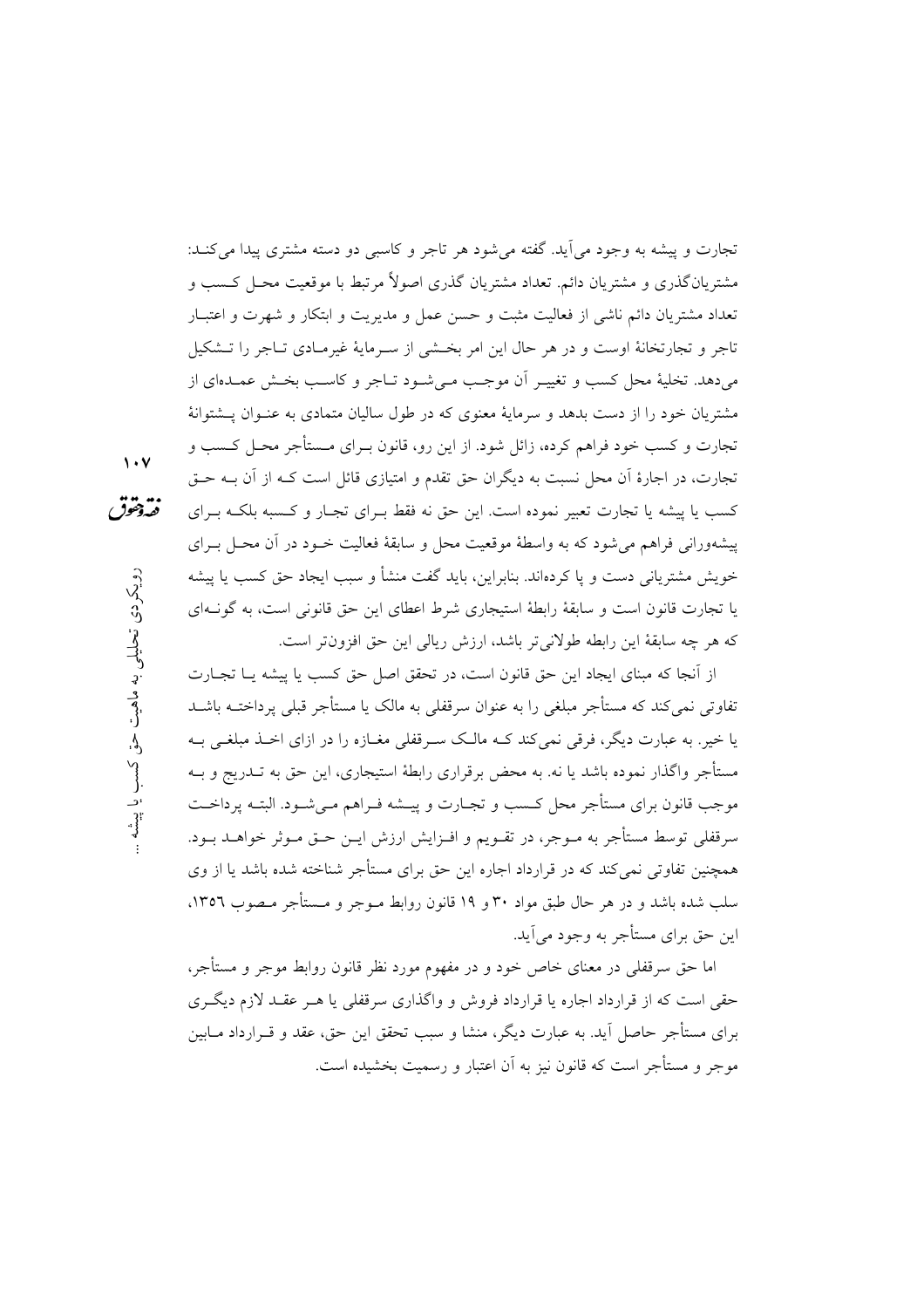این حق برای مستأجر اماکن تجاری به طور کلی به دو صورت محقق می شود: صورت اول آن است که مالک با دریافت عوض و مبلغی به عنوان سـرقفلی، حــق ســرقفلی را بــه مــستأجر فروخته یا صلح نموده و به هر عنوان منتقل نموده باشد. صورت دوم که مـصادیق متعــددی را در بر مي گيرد، اَن است که ضمن عقد اجاره، شرطي به نفع مستأجر و عليه مالک گنجانده شود که به مقتضای آن تا زمانی که عین مستأجره در تصرف مستأجر باشد، مالک حق افزایش بهـا و تخلیهٔ عین مستأجره را نداشته باشد و متعهد شود که پــس از انقــضای مــدت، هــر ســاله عــین مستأجره را به همان مبلغ به او واگذار نماید (قانون روابط مــوجر و مــستأجر، مــصوب ١٣٧٦، مادّهٔ ۷ و ۸) یا شرط شود که مالک عین مستأجره را به غیرمستأجر اجاره ندهد و هر ساله آن(ا به اجارهٔ متعارف به مستأجر متصرف واگذار نماید. (همان)

در این موارد و به طور کلی در تمامی مواردی که مستأجر به موجب شـرط ضـمن عقـد، حقی به عین مستأجره پیدا می کند، مستأجر حــق ســرقفلی یــا امتیــازی شــبیه آن را بــه دســت می اَورد که بعداً می تواند اَن را با دریافت عوض به مستأجر بعدی واگذار نمایــد و یــا بــا اخــذ مبلغی از مالک حق خود را اسقاط نماید.

بنابراين، سبب حق سرقفلي در معناي خاص آن، پرداخت عوضي به نام سرقفلي پــا وجــود شرط ضمن عقدی به نفع مستأجر است و به طور کلی این حق منشأ قراردادی دارد.

۲. سرقفلي معمولاً به مالک پرداخت مي شود يا به مستأجر قبلي که دارندهٔ اين حــق اســت، اما حق كسب يا پيشه يا تجارت، مطابق مادّة ١٩ قانون روابط مــوجر و مــستأجر ســال ٥٦، بــه مستأجر متصرف پرداخت می شود. البته می توان گفت که آنچــه بــه مالــک پرداختــه مــی شــود، عوض حق سرقفلي است و أنچه به مستأجر يرداخت مي شود نيز حق كسب يا پيشه يا تجارت نیست، بلکه عوض آن است. به هر حال، مطابق مواد ۷ و ۸ قانون روابط موجر و مستأجر سال ٧٦، مستأجر اماكن تجارى نيز مىتواند با دريافت مبلغى به عنوان سرقفلى از مالك، حـق خــود را اسقاط نماید. بنابراین، عوض سرقفلی ممکن است بر حسب مـورد بـه مالـک یـا مــستأجر پرداخت شود، اما عوض حق کسب یا پیشه یا تجارت در معنای خــاص همــواره بــه مــستأجر یر داخت می شود و یر داخت آن به مالک مورد ندارد.

۳. میزان و ارزش سرقفلی در موارد واگذاری آن از مالک به مستأجر، توسط مالک پیــشنهاد و با توافق طرفین تعیین می شود. اما میزان و ارزش حق کسب یا پیشه یا تجارت توسط دادگاه

 $\lambda \cdot \lambda$ فتردمقق

سال دوم / پاییز ١٨٤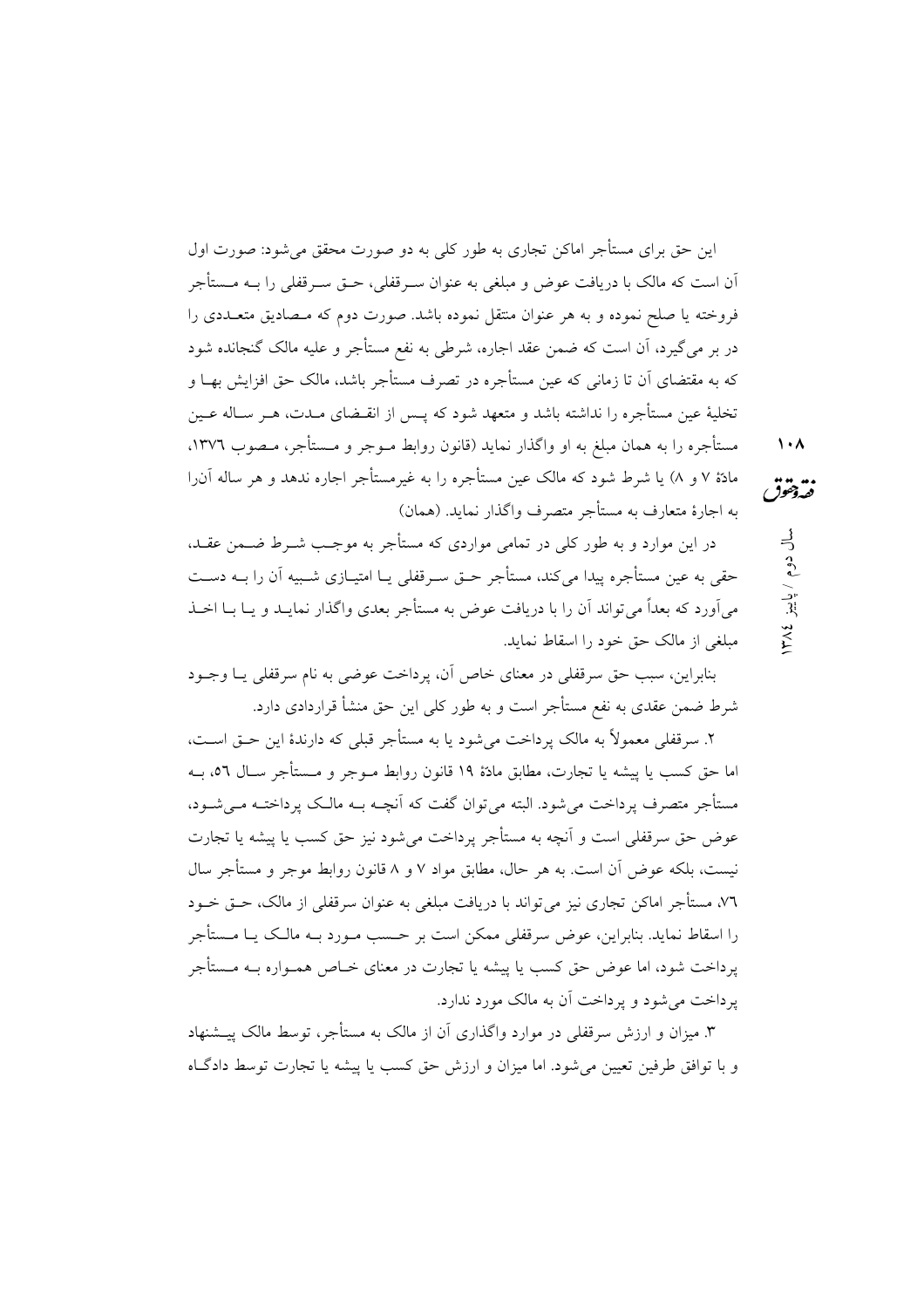و با جلب نظر کارشناسی تعیین می شود. البته در مواردی کــه مــستأجر ســرقفلی را مجــدداً بــه مالک واگذار می نماید، به موجب مادّهٔ ۱۰ قانون روابط موجر و مستأجر سال ۷٦، ارزش آن در صورت عدم توافق طرفين با نظر دادگاه تعيين خواهد شد.

٤. حق سرقفلي ابتدائاً و بدون وجود رابطهٔ استيجاري اعتبــار و فــرض مــي شــود و توســط مالک به مستأجر واگذار می شود، در حالی که حق کسب یا پیشه یا تجـارت در معنــای خــاص آن در زمان انعقاد قرارداد وجود ندارد و به تدریج و به واسطهٔ تـداوم رابطـهٔ اسـتیجاری بـرای مستأجر ايجاد مي شود.

 $1.9$ 

... .....<br>فيدو*هو*ژ

رویکردی تحلیلی به ماهیت حق کسب یا پیشه

٥. در تعیین ارزش سرقفلی معمولاً نوع بنا و کمیت و کیفیت آن و موقعیت محلــی ملــک و تجهیزات و امکانات آن ملاک محاسبه قرار می گیرد. اما در تعیین ارزش حق کسب یا پیشه پیا تجارت، اصولاً باید طول مدت اجاره و حسن شهرت مستأجر کـه در معروفیـت محـل مزبـور موثر افتاده است و نوع کسب و پیشه و تجارت، ملاک محاسبه قرار گیــرد؛ اگــر چــه در عمــل کارشناسان همان معیارهای نوعی را در تعیین ارزش حق کسب و پیشه نیـز مـورد لحـاظ قـرار می دهند. (کاتوزیان، همان: ٥٢٠)

٦. در بعضی مقررات پیش بینی شده که در صورت اجرای طرح دستگاه دولتی یا شهرداری، به مالک مکان تجاری که خودش بهرهبرداری می کند و اجاره داده نشده است، مبلغی به عنـوان سرقفلي يا حق واگذاري پر داخت شود.

به دیگر سخن، در تعیین ارزش ملکی که در معـرض اجـرای طـرح عمـومی قـرار گرفتـه، ارزش سرقفلي أن نيز محاسبه و به مالک يرداخت مي گردد. در اينجا منظور از سرقفلي قابليت تجاری محل است که به دلیل محروم شدن مالک از کسب و تجارت خودش، مبلغی به عنـوان سرقفلی محل به او داده می شود. می توان گفت سرقفلی حق واگذاری این شخص بـه دیگـران است که اگر طرح اجرا نمی شد، می توانست سرقفلی را به دیگران واگذار نماید یا مکانی را ک قابلیت تجاری دارد برای بهرهبرداری تجاری به دیگران واگذار کنـد. ایــن در حـالی اسـت کـه براساس تبصرهٔ ۲ مادّهٔ ۱۹ قانون روابط موجر و مستأجر، حق کسب یــا پیــشه یــا تجــارت بــه مستأجر همان محل اختصاص دارد و نه به مالک آن.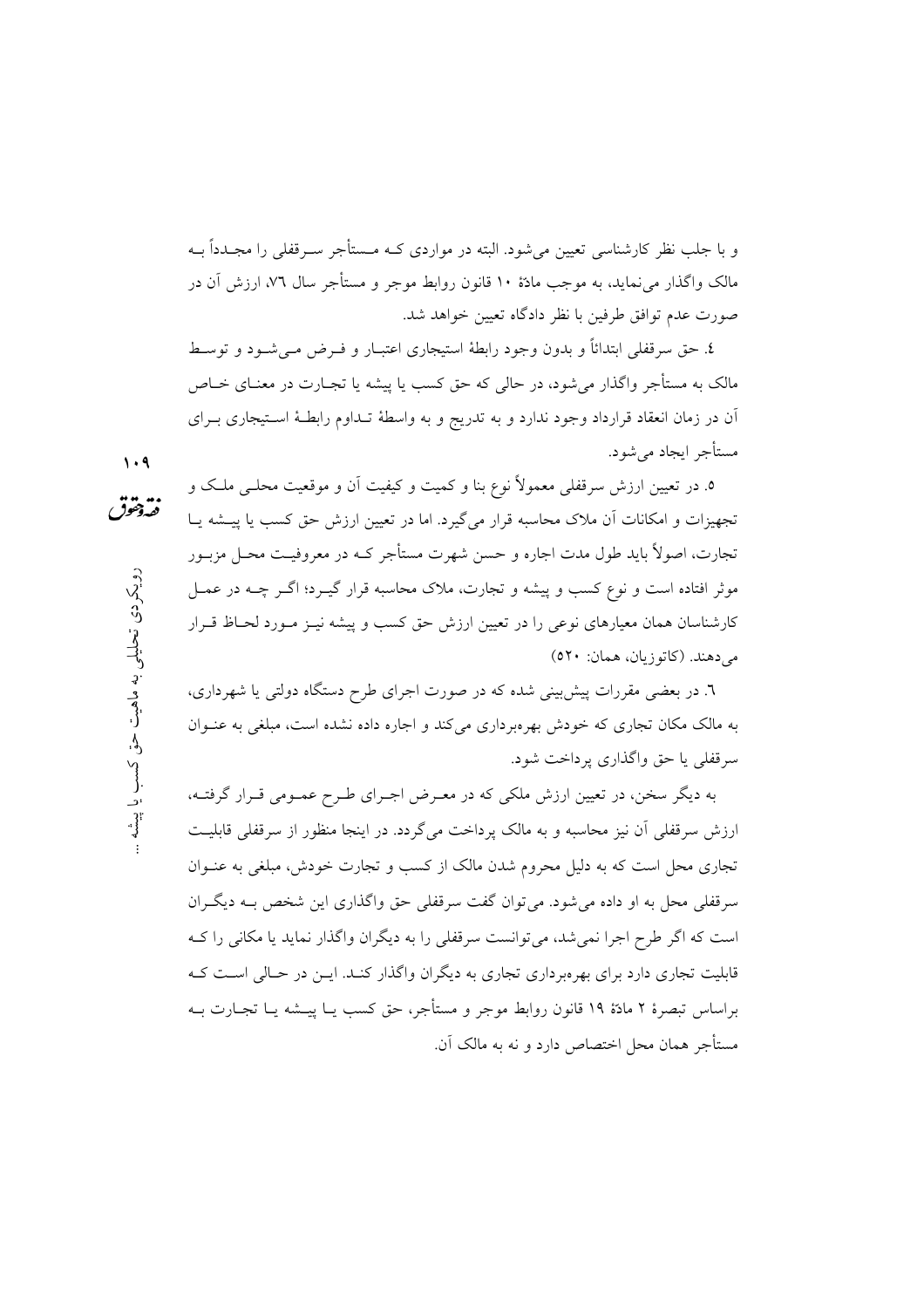۷. حق کسب یا پیشه یا تجارت در قرارداد اولیهٔ اجاره و قراردادهای بعدی قابـل اســقاط و اعراض نیست. یک دلیل این است که چنین حقی در طول رابطهٔ استیجاری و به تــدریج بــرای مستأجر به وجود مي]يد و لذا سلب و اسقاط اين حق در قرارداد اوليــهٔ اجــاره، اســقاط مــا لــم يجب خواهد بود. دليل ديگر، آمره بودن مقررات قانون روابط موجر و مستأجر مـصوب ١٣٥٦ است که با توجه به مادّهٔ ۳۰ آن قانون، هرگونه شـرط و تـوافقی بـه منظـور سـلب و اسـقاط و اعراض از حق کسب یا پیشه یا تجارت مستأجر در قرارداد اولیه و قراردادهـای بعـدی اجـاره، كان لم يكن و فاقد اعتبار قانوني است.\*

اما سرقفلی در معنای خاص آن و در مفهوم قانون سال ۷۲، ممکن است توسط مالک ملک برای خودش حفظ شود و به مستأجر منتقل نگ دد و بــه هــر حــال در صــورت انتقــال آن بــه مستأجر، به عنوان یک حق از جانب دارندهٔ آن قابل اسقاط به نحو معوض یا بلا عوض خواهد بود.

٨. تفاوت ديگر اين دو حق در مشروعيت و جواز شرعي أنهاست. براساس ديدگاه اکثريت قریب به اتفاق فقیهان معاصر، به صرف رابطهٔ استیجاری و سابقهٔ مستأجر در محل، هـیچ گونــه حقی برای مستأجر اماکن تجاری به وجود نمی اَید و او ملزم به تخلیـهٔ ملـک در پایـان مــدت اجاره است. اما مالک می تواند یا دریافت عوض و مبلغی به عنوان سرقفلی یا براسیاس شیروط ضمن عقد اجاره، حقٌّ سرقفلي ملك را به مستأجر واگذار نمايد. تبصرهٔ ۲ مادّهٔ ٦ قانون روابط موجر و مستأجر سال ٧٦، مشعر به دیدگاه فقهی است که تنها در صورتی که موجر بـه طریـق صحيح شرعي سرقفلي را به مستأجر منتقل نمايد، مستأجر از حق سـرقفلي برخـوردار خواهــد بود. طرق صحیح شرعی از دیدگاه فقها که در مواد ۷ و ۸ همان قانون به بعضی از آنهـا اشــاره شده است، واگذاری حق سرقفلی به مستأجر در مقابل دریافت عوض مبالی توسیط مالیک به صورت عقد بيع يا صلح يا شرط نتيجه در ضمن عقد اجاره يا جعـل شـروطي در ضـمن عقـد اجاره به نفع مستأجر و عليه موجر است كه مقتضاي أن شرط، ايجاد چنين حقى يا لوازم أن به نفع مستأجر باشد. (موسوی خمینی، ۱۳۶۳، ۲: ۵۵۲؛ تیریزی، ۱۳۷۸، ۲۰۲۰؛ روحانی، ۱٤۱٤: ۲۳؛ خامنهای، ۱٤۱٥: ۲۱۱)  $\mathbf{y}$ 

نقەدققوق

سال دوم / پاییز ١٣٨٤

<sup>\*</sup> به موجب مادٌه ٣٠ قانون روابط موجر و مستأجر مصوب ١٣٥٦: «كليهٔ طرق مستقيم يا غيرمستقيم كه طرفين به منظور .<br>جلوگیری از اجرای مقررات این قانون اتخاذ نمایند پس از اثبات در دادگاه بلا اثر و باطل اعلام خواهد شد.»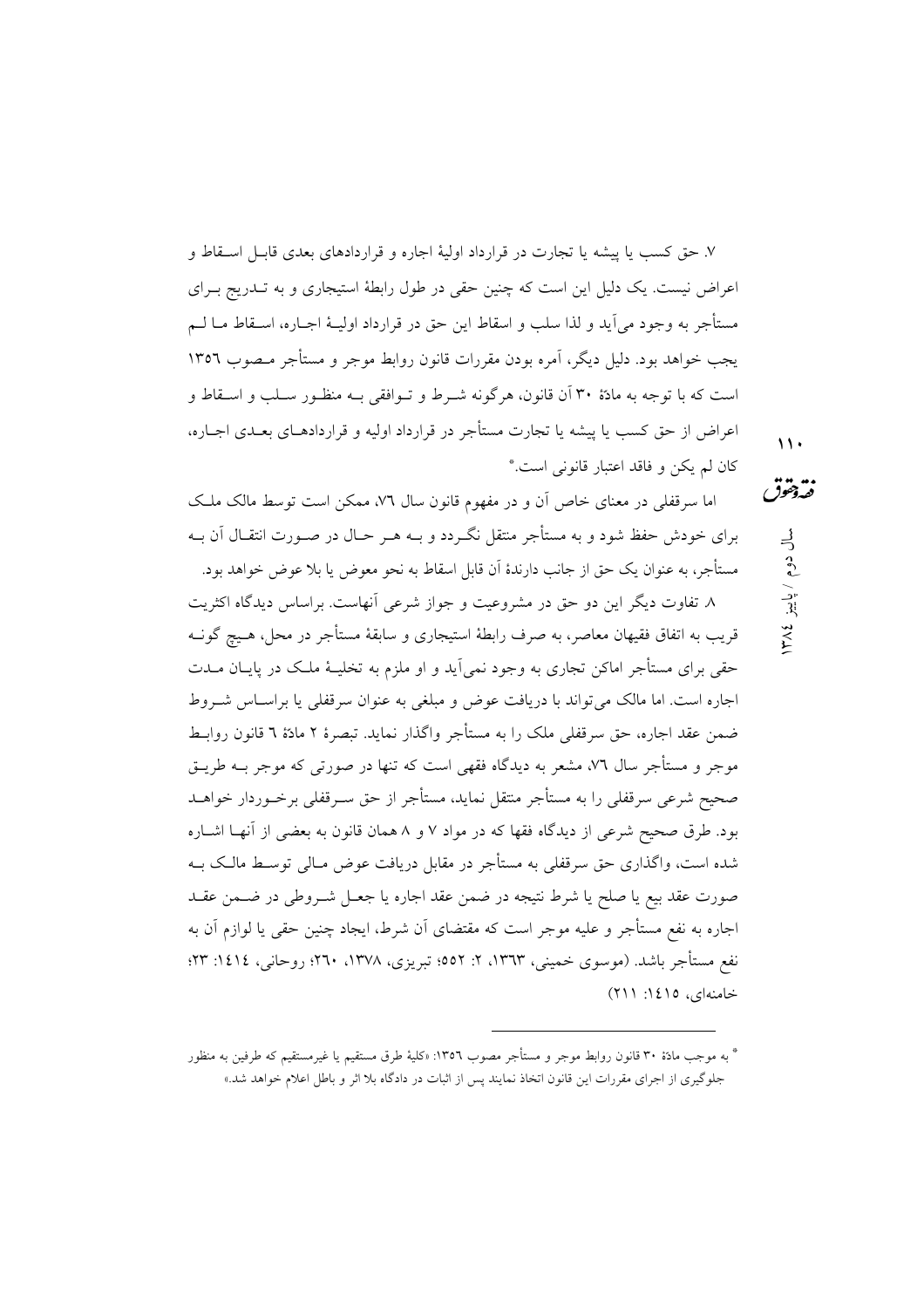۹. تفاوت دیگر این دو حق در اسباب ســقوط و زوال آنهاســت. حــق کــسب یــا پیــشه یــا تجارت، تنها در صورت وقوع يكبي از تخلفـات مــذكور در مــادّة ١٤ قـانون روابــط مــوجر و مستأجر مصوب ١٣٥٦، توسط مستأجر زائل مي شود. البته در مورد تخلـف مـستأجر مبنــي بــر انتقال منافع به غير بدون داشتن جواز أن، مطابق تبصرهٔ مادَّهٔ ١٩ أن قانون، نصف حق كسب يــا پیشه یا تجارت پرداخت می شود.

اما در مورد مستأجری که مالک سرقفلی در مفهوم قانون روابط موجر و مــستأجر ســال ٧٦ است، مي توان گفت تخلف مستأجر صرفاً موجب حق فسخ اجاره براي موجر و تخليــهٔ ملــک مي گردد، ليکن موجب سقوط و زوال حق سرقفلي نمي شود.\* نقهقوق

البته در مورد اماکن استیجاری که تابع رژیم حقوقی قانون روابط موجر و مستأجر سـال ٥٦ است، این تردید و اختلاف نظر وجود دارد که اَیا تخلف مستأجری که علاوه بر حق کسب پــا پیشه یا تجارت، سرقفلی ملک را به نحو معوض از مالک خریده است، موجب سـقوط کلیـهٔ حقوق وي مي شود يا صرفاً موجب اسقاط حق كسب يا پيشه يا تجــارت در معنــاي خــاص أن است و حق سرقفلی وی هنگام تخلیه باید به قیمت عادلهٔ روز پرداخت شـود. (کـشاورز، ۱۳۷۹: ۲۲؛ دفتر مطالعات و تحقیقات دیوان عالی کشور، همان: ٣٣٦)

#### نتيجه

دیدگاه قضات دادگاهها و دیوان عالمی در مورد وحدت یا تمایز این دو حق متفـاوت اسـت و در این مورد اختلاف نظر وجود دارد. بـه رغـم آنکـه ادارهٔ حقـوقی قـوهٔ قـضاییه در نظریـهٔ مشورتی مورخ ۷۲/٤/۱۹ خود اظهار نموده است که سرقفلی همان حتی کسب یا پیشه یا تجارت است که طبق تبصرهٔ ۲ مـادّهٔ ۱۹ قــانون روابــط مــوجر و مــستأجر مــصوب ۱۳۵٦، بــه مستأجر همان محل اختصاص دارد و بین این دو اصطلاح عرفی و قانونی تفاوتی نیست و هـر دو به یک معناست، رویهٔ قضایی پس از وضع قانون روابط موجر و مــستأجر ســال ۷٦، بــه دو گانگی و تمایز این دو حق گرایش یافته است. این در حالی است که سابقاً دادگاهها در اعمــال مقررات روابط موجر و مستأجر سال ٥٦ به درستی تفاوتی بین این دو قائل نبودند.

رویکردی تحلیلی به ماهیت حق کسب یا پیشه

 $\overline{111}$ 

<sup>\*</sup> مستنبط از مادّة ١ و تبصرة مادّة ٦ قانون روابط موجر و مستأجر سال ١٣٧٦ و مواد ٤٨٧ و ٤٩٢ و ٤٩٨ قانون مدني.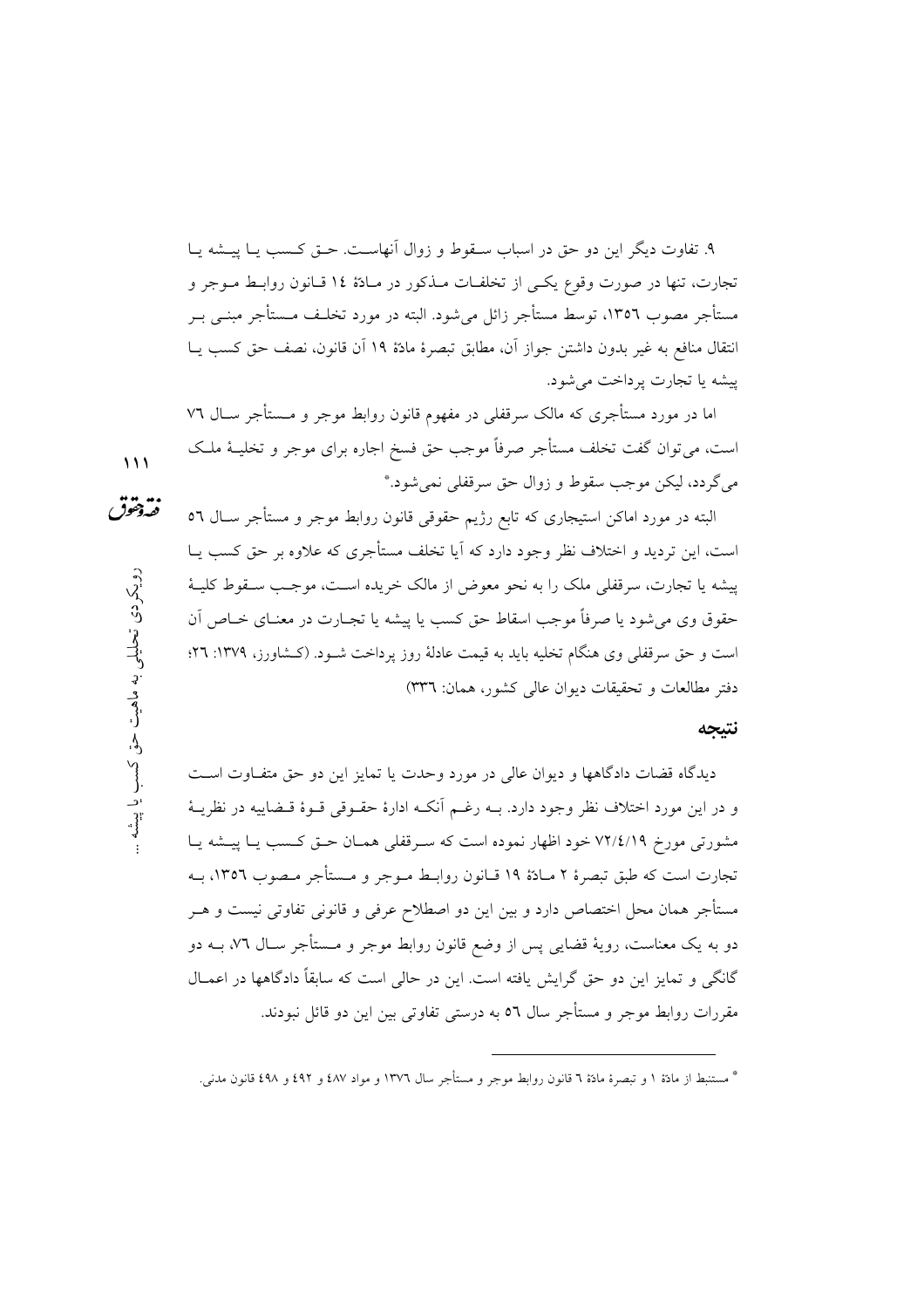با توجه به توضیحاتی که در این مقاله ارائه شد و بـا توجــه بــه جهــات اشــتراک و افتــراق اين دو حق، بايد گفت: حق سـرقفلي و حــق كــسب يــا پيــشه يــا تجــارت، در مفهــوم قــانون روابط موجر و مستأجر سال ٥٦ و در خصوص مواردي كه تابع رژيم حقوقي آن قانون هستند، اگر هم مفهوماً متفاوت باشند از لحاظ احکام و آثار همانندنــد. و اســباب ســقوط و زوال آنهــا ىكسان است.

اما حق سرقفلی در معنای خاص آن و در مفهوم مورد نظر قانون روابـط مــوجر و مــستأجر  $117$ سال ٧٦، بدون ترديد از لحاظ اسـباب ايجـاد حـق و زوال اَن و نيــز از لحــاظ احكــام و اَثــار،

فتردمقوق متفاوت با حق کسب یا پیشه یا تجارت در مفهوم قانون سال ٥٦ است کـه در ایــن نوشــتار بــه برخي از آن تفاوتها اشاره شد. سال دوم / پاییز ١٣٨٤